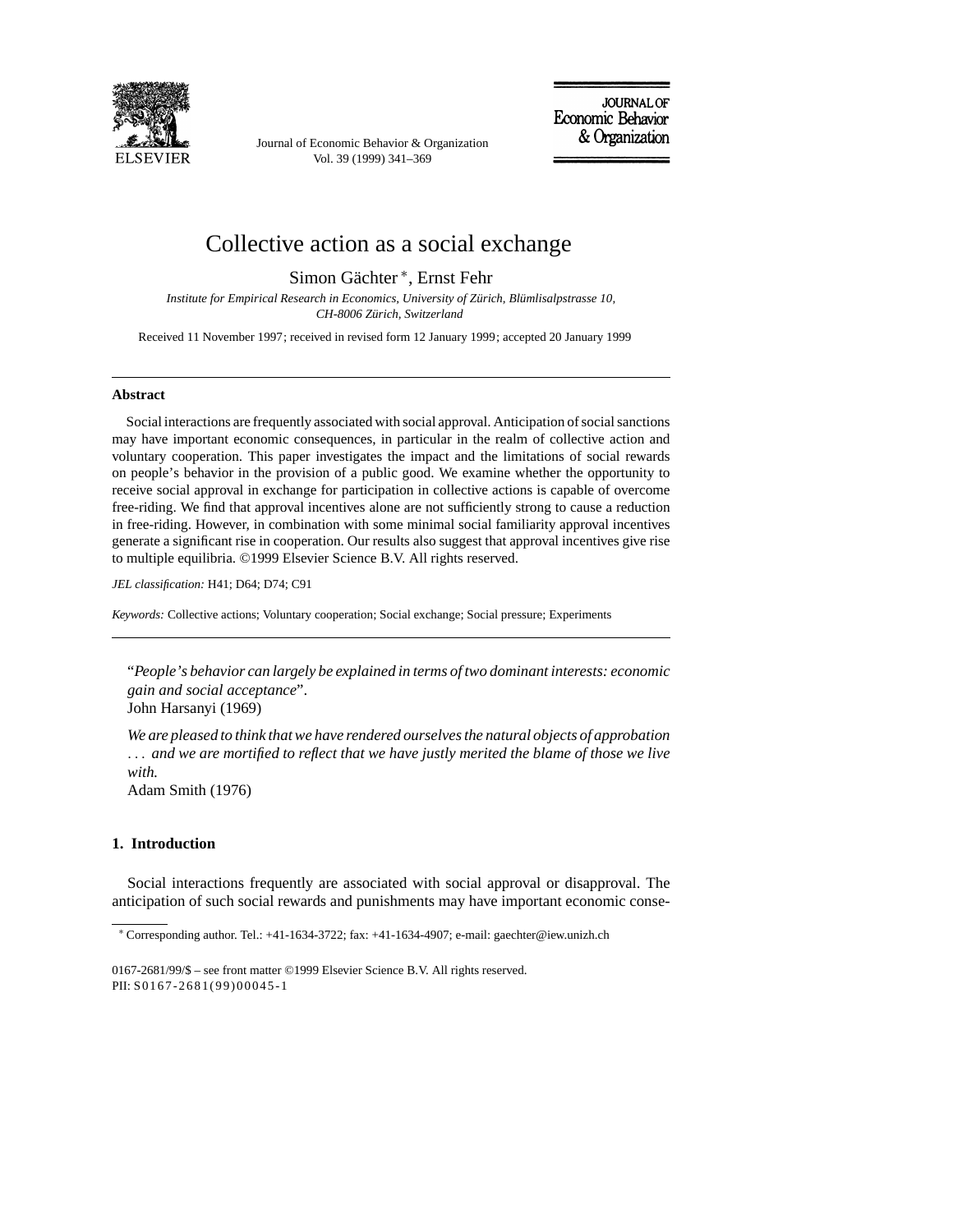quences. It may affect the efficiency of team production and the decisions in diverse areas such as tax evasion, exploitation of the welfare state, criminal activities, union membership, and voting behavior. Understanding the impact and the limitations of such rewards on people's behavior is, therefore, of great interest to economists. The behavioral role of social rewards and punishments is stressed in social exchange theory (Blau, 1964). In contrast to pure economic exchanges social exchanges involve not only the exchange of economic rewards, but also the exchange of social rewards. The admiration or the contempt that is sometimes expressed by parents, teachers, professional colleagues and spectators are prime examples of a social reward. In general social rewards are not based on explicit contractual arrangements but are triggered by spontaneous positive or negative emotions which can be interpreted as approval and disapproval, respectively. According to Blau the defining characteristic of a social exchange is (i) that social rewards are involved and (ii) that rewards are not subject to explicit and enforceable obligations.

This paper deals with the question whether and under which conditions emotionally prompted social approval is capable of overcoming the free-rider incentives in collective action problems. Casual evidence suggests that social approval and disapproval play an important role in collective action. For example, in Japanese-managed auto factories in North America (transplants) team production is the norm and peer pressure against unwarranted absenteeism or tardiness is substantial. Rehder (1990, p. 91) reports that "the entire team suffers when one person is absent, and the returning team member can receive both formal sanctions and informal group pressures upon his or her return. The system is designed to function that way, and it works very well." However, peer pressure may not always be advantageous for firms. It may, instead, increase the bargaining power of workers during labor disputes. In such disputes strike-breaking and other forms of deviant behavior frequently trigger the contempt and aggression of conforming colleagues. A good example is the 1984 British miners' strike which lasted for many months: "To isolate those who supported the 'scab union', cinemas and shops were boycotted, there were expulsions from football teams, bands and choirs and 'scabs' were compelled to sing on their own in chapel services. 'Scabs' witnessed their own 'death' in communities which no longer accepted them." (Francis, 1985, p. 269). Similarly, rate busters who violate production quotas under a piece rate regime are frequently confronted with rather hostile reactions from their fellow workers (Roethlisberger and Dickson, 1947; Whyte, 1955; Marsden, 1986).

A further example for the potentially great importance of social (dis)approval is provided by governments' attempts at recruiting volunteer soldiers. During World War I an important tool of the British government to 'persuade' adult males to join the army were big posters. The posters made it clear that non-subscription constitutes free-riding and deserves the contempt of the British people. One poster showed, for example, a father with his two children and the subtitle was: "Daddy, what did YOU do in the Great War?" Some posters exerted social pressure by appealing to the girl friends of potential soldiers: "If you don't want to marry a whimp, send him to the army." Another technique to mobilize social disapproval was the free distribution of big red badges. They could be attached to a free rider's front door saying that the person living there was a dodger. Such government activities obviously only make sense if one assumes that social (dis)approval affects the behavior of potential subscribers.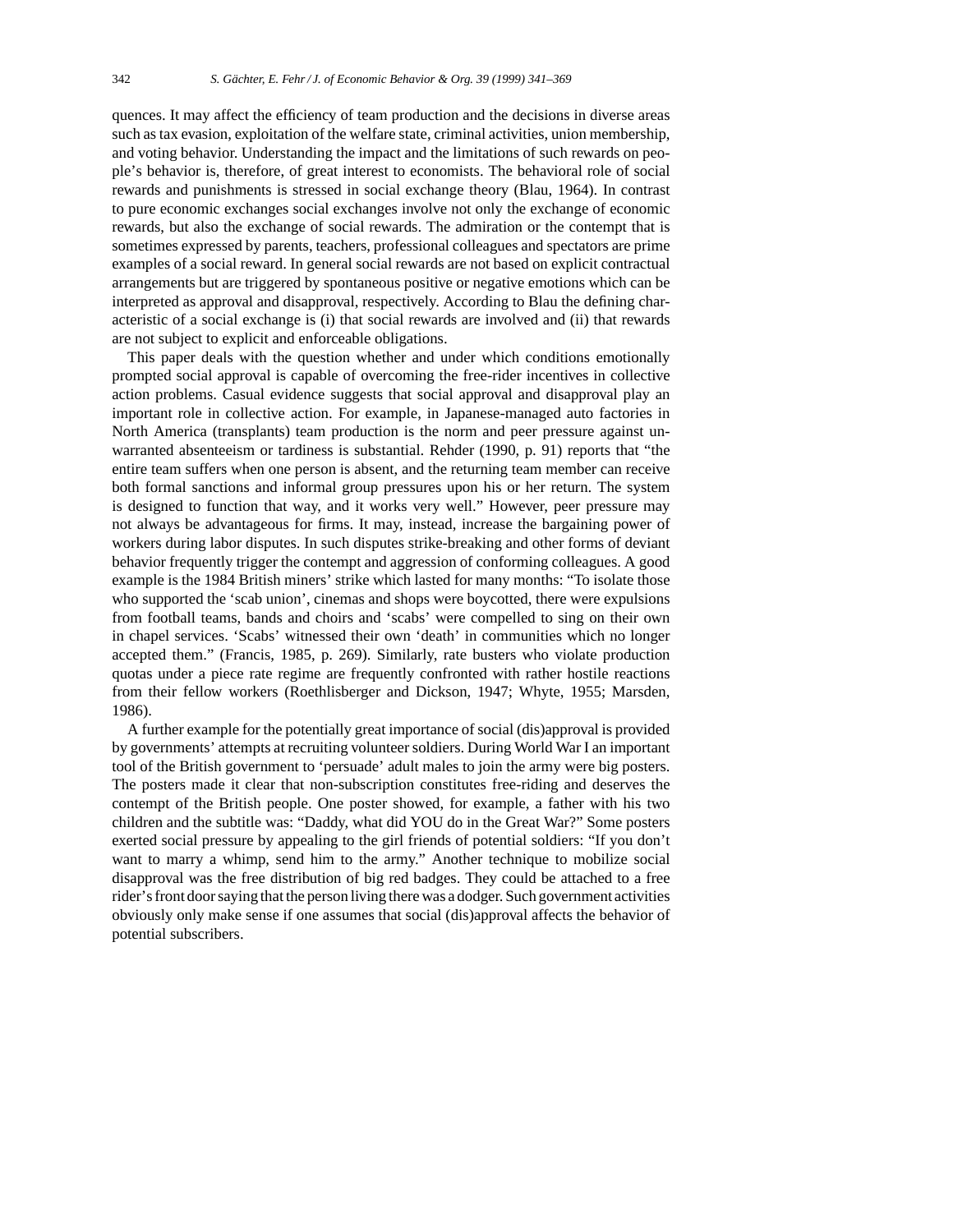The basic hypothesis that the expectation of emotionally prompted social approval motivates cooperative behavior in a collective action problem has a long tradition in the social sciences. It was applied, for instance, in de Mandeville's (1714) 'Fable of the Bees', in Smith's (1976) 'Theory of Moral Sentiments', and in Homans' (1961) 'Social Behavior.' The potential importance of social incentives for overcoming the free-rider problem has also been stressed in the pioneering contribution of Olson (1965). Since then several authors have written theoretical papers that model similar ideas in a more formal manner. Akerlof (1980) and Romer (1984), for example, argue that social customs are maintained by the social sanction imposed by loss of reputation when breaking the custom. From the perspective of social exchange theory the loss of reputation can be interpreted as a reduction in social approval or an increase in social disapproval. If a positive (negative) value is associated with approval (disapproval) then there is an incentive to obey the custom despite pecuniary incentives to the contrary. While Akerlof and Romer apply this idea to explain a stable norm that prevents workers from underbidding the prevailing wage, subsequent writers have applied it to questions of union formation (Booth, 1985; Naylor, 1989). More recently Holländer (1990), Kandel and Lazear (1992) and Barron and Gjerde (1997) have developed formal models that incorporate social incentives. Despite differences in details the basic approach is very similar in these three papers. The authors assume that voluntary cooperation in collective action problems provides additional benefits in the form of increased social approval or decreased social disapproval (peer pressure). As a consequence of these social incentives a stable norm of participation in collective action emerges.

Despite the increasing number of theoretical papers that recognize the importance of social rewards, we are not aware of any empirical work that examines the participationenhancing force of social approval in collective action problems. This lack may be due to the problems inherent in measuring non-pecuniary incentives and their impact on behavior. For example, many collective action problems in the real world are embedded in a repeated interaction context. Union formation or the establishment of production quotas under piece rate systems again are good examples here. It is now well known (see, e.g. Axelrod, 1984; Fudenberg and Maskin, 1986) that collective action problems can, in principle, be solved without the assumption of social incentives. If there is a sufficiently high probability that there will be future interactions, and if these interactions offer opportunities for imposing pecuniary penalties on those who do not participate in collective action, individuals may have a *pecuniary incentive* to participate. It is, therefore, always possible to attribute the empirically observed success of collective actions fully to the fact that people are likely to have many future interactions that offer pecuniary punishment opportunities. Thus, even if one could measure the strength of social incentives it would be difficult to disentangle the effects of social rewards from purely pecuniary effects that are due to repeated interactions. The above example of the British miners' strike provides a good illustration of the empirical difficulties. If the majority of striking workers does not admit the minority of strike breakers back into the community there are two effects: Strike breakers will probably suffer nonpecuniary welfare losses that arise from the low social esteem they get from the rest of the community. In addition, however, their social isolation may also be associated with an economic isolation that gives rise to pecuniary losses.

Even more problems arise if one takes into account the plausible hypothesis that social approval becomes increasingly important with the decrease of social distance among people.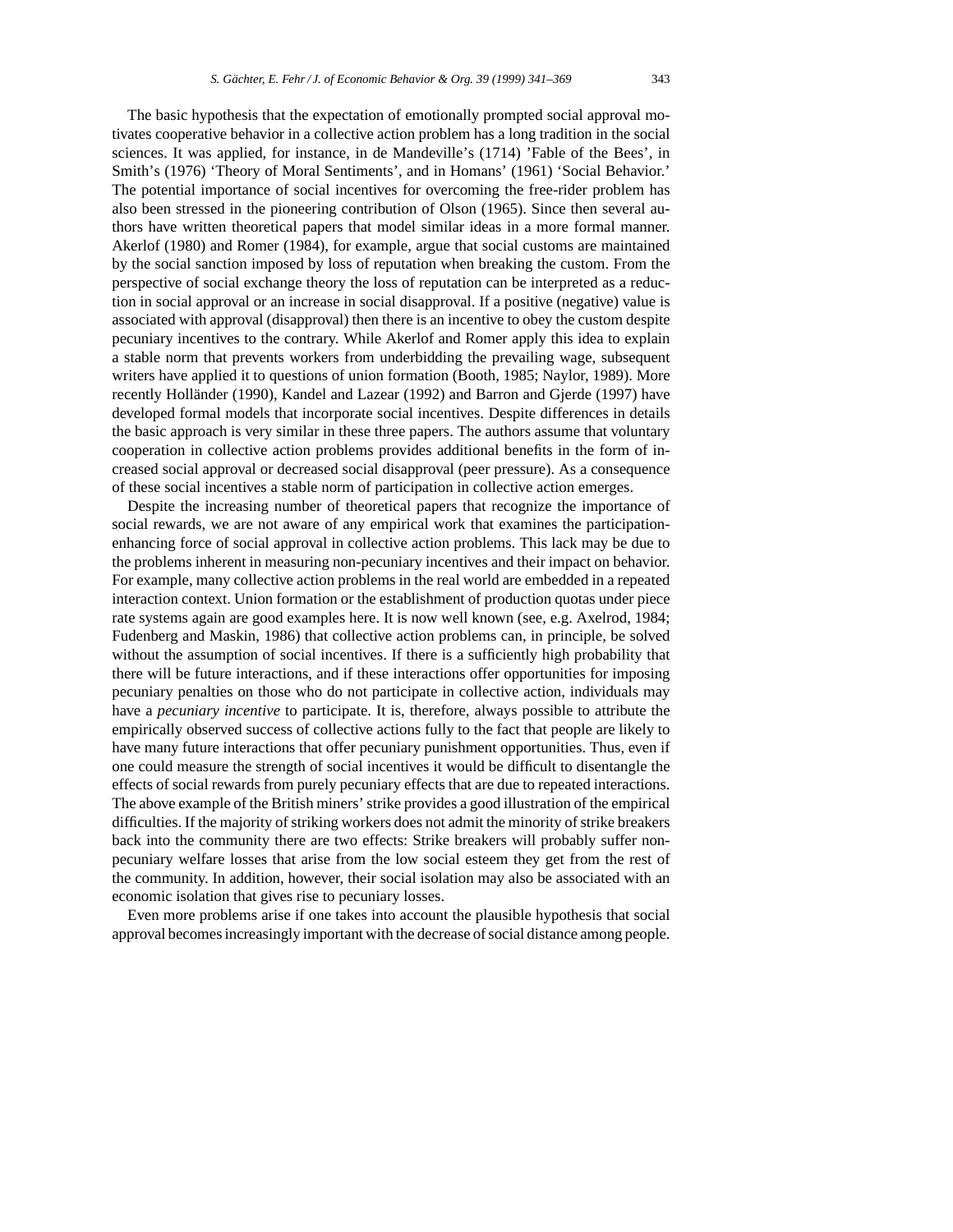This view, for example, has been put forward by Adam Smith (p. 23) when he wrote: "We expect less sympathy from a common acquaintance than from a friend ... . We expect still less sympathy from an assembly of strangers." Since the social distance among people is likely to be smaller the more often they interact with each other, the repeatedness of interactions is positively correlated with the importance of approval incentives. However, as argued in the previous paragraph, the repeatedness of interactions *also* is positively correlated with the importance of pecuniary punishment opportunities. Therefore, since the analysis of the usually available field data is connected with all the above-mentioned difficulties, it seems almost impossible to disentangle the effects of social approval from the purely strategic (pecuniary) effects that arise in repeated encounters.

For this reason we examined the effects of social approval on cooperation and free-riding in the context of a *finitely* repeated experimental collective action problem. As we will see, the experimental methodology allows true ceteris paribus changes with regard to social exchange opportunities. In addition, due to the finite horizon of the experiment, the behavior in the final period cannot be affected by the fear of future pecuniary punishments.

Our analysis proceeds in two steps. In a first step, in Section 2, we briefly report on questionnaire evidence that identified the existence and the nature of approval incentives. We confronted subjects with a description of a simple one-shot (i.e. only once played) collective action problem. Then they had to indicate the strength of their emotions and feelings towards cooperators and free-riders under a variety of different circumstances. These emotions and feelings can be naturally interpreted as indicators of subjects' approval of different kinds of behavior. The results of this procedure indicate that cooperation and free riding trigger strong approval or disapproval among the subjects. Moreover, rather robust regularities of social approval appear that shed light on the potential of approval incentives to overcome free-riding.

While the first step of our study establishes the existence and the nature of social approval in the context of a collective action problem, the second step, taken up in Section 3, looks more closely at the conditions under which social approval affects *behavior*. For this purpose we conducted a series of finitely repeated collective action *experiments*. To detect the impact of social approval on behavior we compared treatment conditions in which social approval was ruled out by design with conditions in which subjects could express approval and disapproval after they observed each other's actual behavior. It turns out that among complete strangers social approval has a weakly positive, yet insignificant effect on participation behavior. If, however, subjects have some minimal social familiarity with each other the opportunity to express social approval generates a strong increase in participation levels. Under appropriate conditions the exchange of approval for participation is thus capable of significantly weakening free-riding incentives.

# **2. Do cooperation and free-riding elicit approval?**

It is well known that collective action problems have the structure of a public goods problem because those who do not participate in collective action are not excluded from the consumption of its outcome. Our experimental setup as well as our questionnaire study is, therefore, embedded in a simple public goods context in which each of *n* individuals has to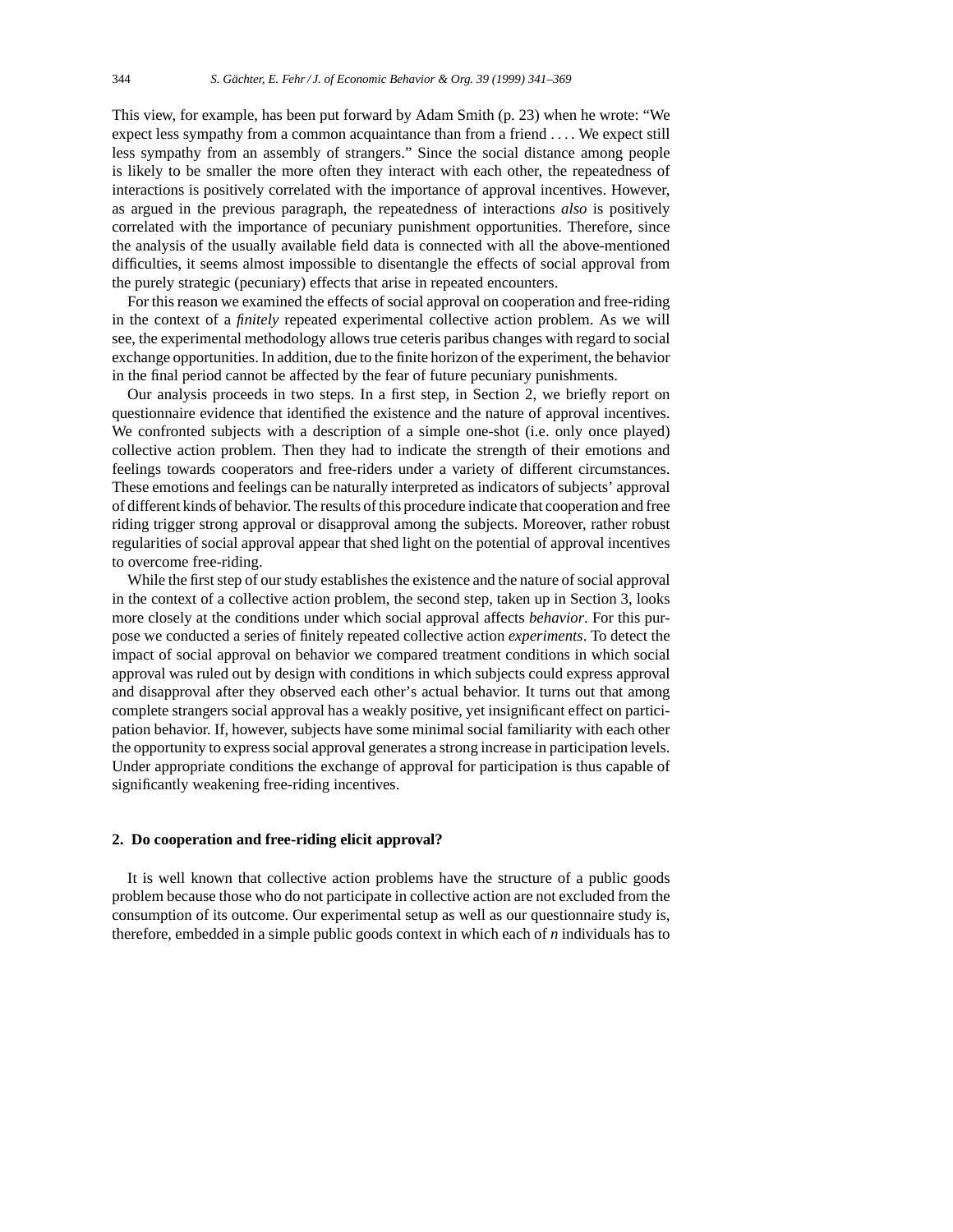choose how much to contribute to the public good. Individual *i*'s pecuniary payoff is given by

$$
\Pi_i = y - g_i + \alpha \Sigma_j g_i \quad \text{with} \quad \left(\frac{1}{n}\right) < \alpha < 1 \text{ and } j = 1, \dots, n \tag{1}
$$

where *y* denotes the endowment,  $g_i$  represents *i*'s contribution which is constrained by  $0 \le g_i \le y$  and  $\alpha$  denotes the marginal utility of the public good G. For simplicity, the public good is given by  $G = \sum_{i} g_i$ ,  $\alpha < 1$  ensures that irrespective of the contribution of others individual *i* is always better off by complete free-riding  $(g_i = 0)$ . However due to  $\alpha n > 1$  the welfare-maximizing solution is given by full cooperation  $(g_i = y)$ .

In the context of this public goods problem the basic elements of the social exchange approach can be easily illustrated:  $\frac{1}{1}$ 

- 1. Since positive contributions to G confer benefits upon others and are costly for the donor they constitute a gift which triggers positive emotional responses (i.e. approval) from the recipients of the gift.
- 2. Free-riding on the positive contributions of other members of the group is tantamount to not reciprocating the gift and will, hence, generate negative emotional responses (i.e. disapproval) from others.
- 3. Individuals anticipate the emotional responses that are associated with their contributions. In addition to their pecuniary payoff as defined in (1) they value approval positively and disapproval negatively.
- 4. Due to (i)–(iii) there are additional (approval) incentives for contributions which may give rise to a stable behavioral norm of participation in collective action.

If the social exchange approach to collective action is empirically valid we should be able to detect the assumed emotional responses. To solve this task we designed a questionnaire study that was embedded in the above public goods setting. Subjects who participated in the questionnaire study were given a neutrally framed description of the above public goods problem with  $y = 20$ ,  $n = 4$  and  $\alpha = 0.4$ . To answer the questionnaire, subjects had to indicate their emotions (feelings) toward several people who where described as contributing different amounts to G. An example of a typical question is the following: "*You decide to contribute 5 francs to the project. The second group member contributes 3 and the third contributes 7 francs. Suppose that the fourth member contributes 20 francs to the project. You now accidentally meet this member. Please indicate your feelings towards this person.*" The different questions varied the distribution of own and other contributions. Participants of the study then had to indicate the strength of their feelings on a scale between 1 and 9. The answers on that scale enable us to see the emotional responses towards cooperators and free-riders. The answers can, hence, be interpreted as indicators of social approval.<sup>2</sup>

In total 63 subjects participated in the questionnaire study (but not in the experiments reported below). Our results from the questionnaire study on the importance of social approval incentives can be summarized by the following three regularities:

<sup>&</sup>lt;sup>1</sup> For a more extensive discussion see Holländer (1990, p. 1158). For a slightly different approach see Kandel and Lazear (1992, p. 804).

 $2$  For restrictions of space we cannot fully describe the questionnaire study. Details are available upon request, however.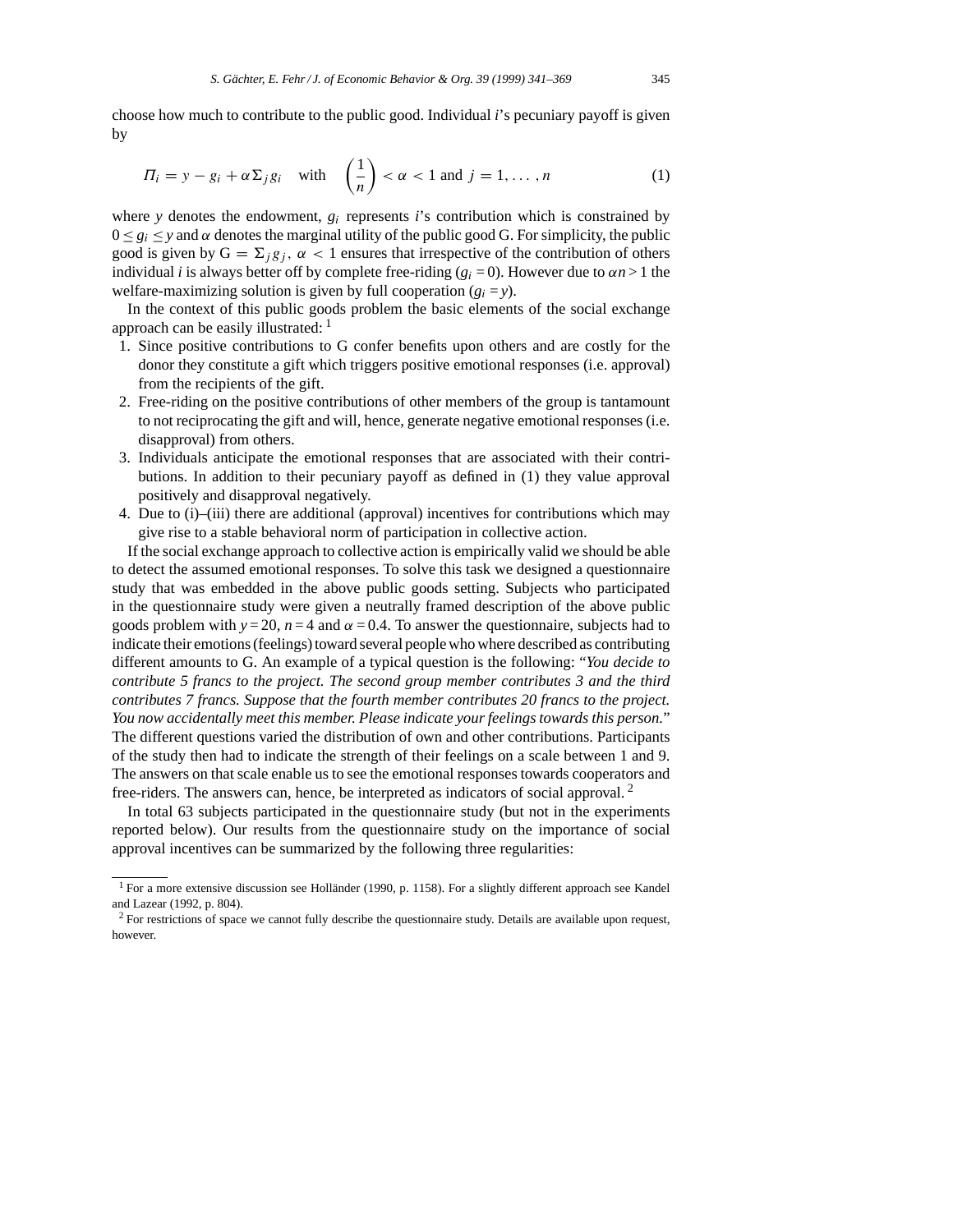- 1. Social approval increases in a person's own level of contribution to the public good. This establishes that there are approval incentives for those who are motivated by approval.
- 2. Social approval decreases in the average level of contributions of other subjects. This means that other subjects' participation imposes a negative externality on those who are motivated by approval.
- 3. The marginal gain in social approval that is provided by an increase in one's own contribution level is significantly higher if others choose a high- instead of a lowlevel of contribution. Thus, marginal approval gains are increasing in others' level of contribution. This means—in the language of game theory—that contribution levels are strategic complements, that is, the approval incentive is stronger the higher the level of other subjects' participation.
- 4. Subjects also anticipate regularities 1–3. They expect that they receive more approval if they contribute more, and less approval if others contribute more. In addition, they expect higher marginal approval gains if others contribute more.

The second regularity shows that approval incentives have a similarity with status incentives (see, e.g. Frank, 1985). If I value status, an increase in the status-seeking effort of other people will in general reduce my rank in the status hierarchy and, hence, lower my welfare. Teams and communities that are characterized by approval incentives may, hence, not necessarily achieve higher welfare levels. It seems difficult to find mechanisms that internalize approval externalities, and those who live with them may experience them as 'oppressive.' This may be the reason why in the above-mentioned Japanese-managed auto factories workers asked the management to provide "regular absentee replacement workers to reduce the costs of absenteeism on individual team members and thus reduce peer pressure" (Barron and Gjerde).

The third regularity suggests that in the presence of approval incentives there may be lowas well as high-participation equilibria for the same underlying preferences. If everybody chooses a low participation level the marginal approval gain is low and it may thus be in the interest of everybody to stick to that low level even if everybody cares about social approval. On the other hand, if everybody chooses a high contribution level, the marginal approval gain is high and it may thus be in everybody's interest to stick to the high level.

The above results provide a 'natural' interpretation for one of the most puzzling aspects of crime: Cities with seemingly identical economic conditions experience vastly different crime rates (see, e.g. Glaeser et al., 1996). To account for this fact, several authors have developed models that generate multiple equilibria (Sah, 1991; Murphy et al., 1993; Rasmusen, 1996). A key characteristic of these models is that a rise in aggregate crime rates decreases the incentives of an individual to remain non-criminal. Our results provide a neat foundation for such incentives if one takes into account that peer pressure or stigma, as in Rasmusen (1996), play an important role in the decision to become criminal. The more people in one's neighborhood are criminals the lower will be the social disapproval if a person becomes criminal and the weaker is the approval incentive to remain non-criminal. There is plenty of descriptive work on crime which shows that peer pressure is important (see, e. g. Jankowski, 1991 or Adler, 1995).

In summary, the first step of our analysis has shown that free-riding and cooperation can have important emotionally prompted approval consequences. This result constitutes evidence in favor of an important element of the social exchange approach. However, we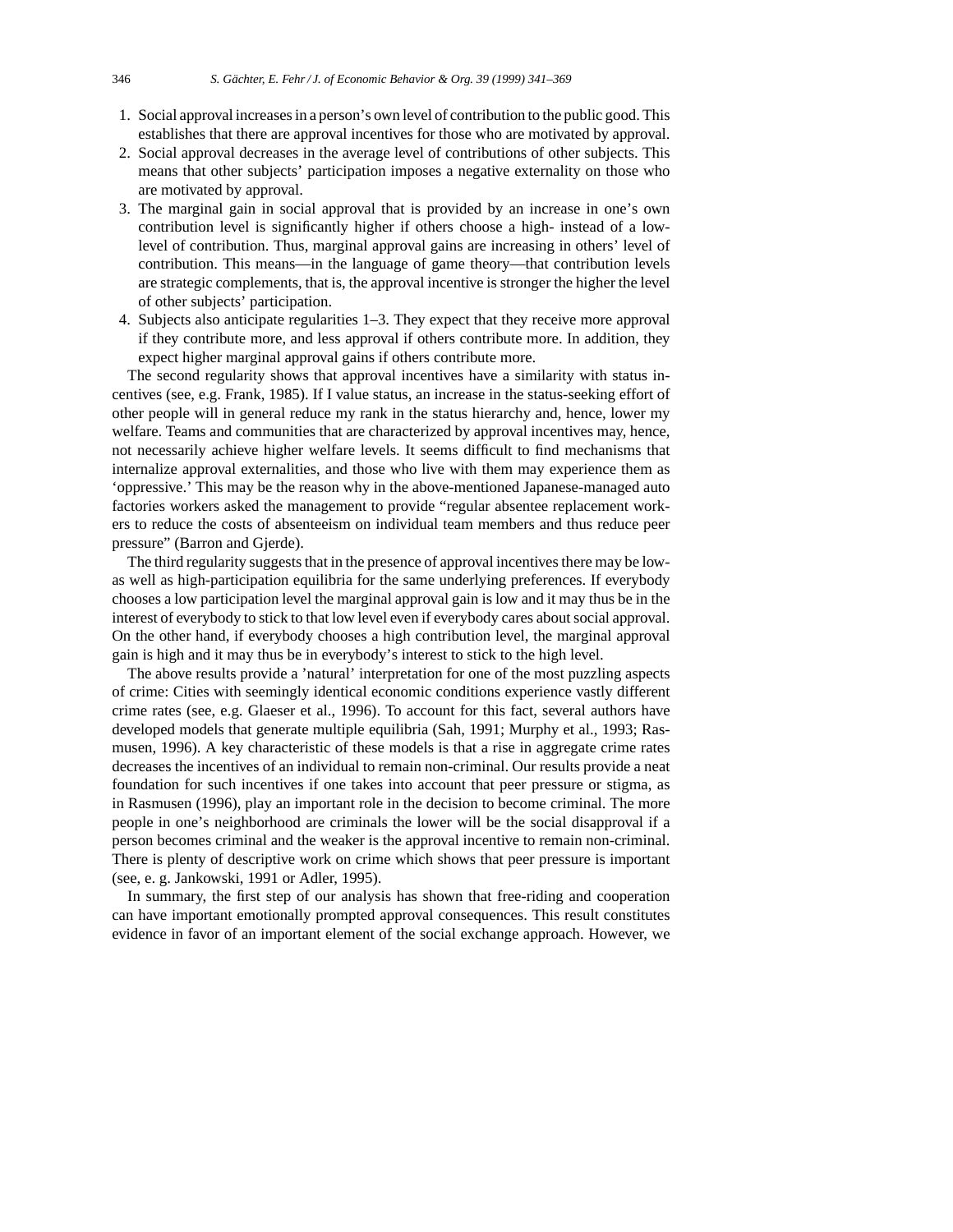regard the impact on behavior as the ultimate test of the importance of approval incentives. Therefore, we turn in the next section to the second step of our analysis where we investigate approval incentives in the context of a public goods experiment.

# **3. Do approval incentives affect behavior?**

There are two reasons why the existence of social approval may not affect behavior. First of all, the motivating force of social approval may not be sufficient to overcome the pecuniary incentives in favor of free -riding. If, for example, the pecuniary payoff (1) represents a person's true preference, social approval is for this person—though existent—behaviorally irrelevant. Secondly, and perhaps more interesting, social approval may be behaviorally irrelevant although everybody puts a non-trivial value on social approval. This possibility arises from the regularities we have uncovered in the previous section. Remember that the marginal approval gain turned out to be increasing in the contributions of others, that is, the approval incentive is stronger the more others contribute. It is thus easily possible that if others are expected to contribute only little the approval gain is too small to overcome the free-riding incentive while if others are expected to contribute a lot the approval gain is sufficient. As a consequence there may be no- or low-contribution equilibria as well as high contribution equilibria (see Appendix A for a more rigorous proof of this statement).

In case of multiple equilibria subjects face a coordination problem. Subjects' beliefs about other subjects' contributions will ultimately determine how much they contribute. In this context the notion of trust can, hence, become important. If subjects have trust in the sense that they believe that others will contribute much they will also have an incentive to contribute much. Experimental manipulations that increase or decrease the level of trust can thus have behavioral effects.

# *3.1. Experimental design*

To examine the behavioral effects of social approval we implemented a public goods game that was embedded in four different treatment conditions:

- 1. An *anonymity treatment* (henceforth A-treatment) in which anonymous strangers interact in the public goods game.
- 2. A *social exchange treatment* (S-treatment) in which subjects who were ex ante, that is, before and during the public goods game, anonymous strangers, had the opportunity to express and receive social approval immediately after the game.
- 3. A *group identity treatment* (G-treatment) in which there were no opportunities for social exchange ex post. Instead subjects were made familiar with each other before the public goods game by a procedure described in more detail below.
- 4. A *combination of the group identity treatment and the social exchange treatment* (GStreatment). In this condition subjects who had the same social familiarity as in the G-condition had, in addition, the opportunity for ex post social exchanges.

*General features of all treatment conditions*: In all treatment conditions we implemented the public goods game described at the beginning of Section 2. Subjects' pecuniary payoff was given by (1) with  $y = 20$  and  $\alpha = 0.4$ . There were  $n = 4$  members per group and  $0 \le g_i \le 20$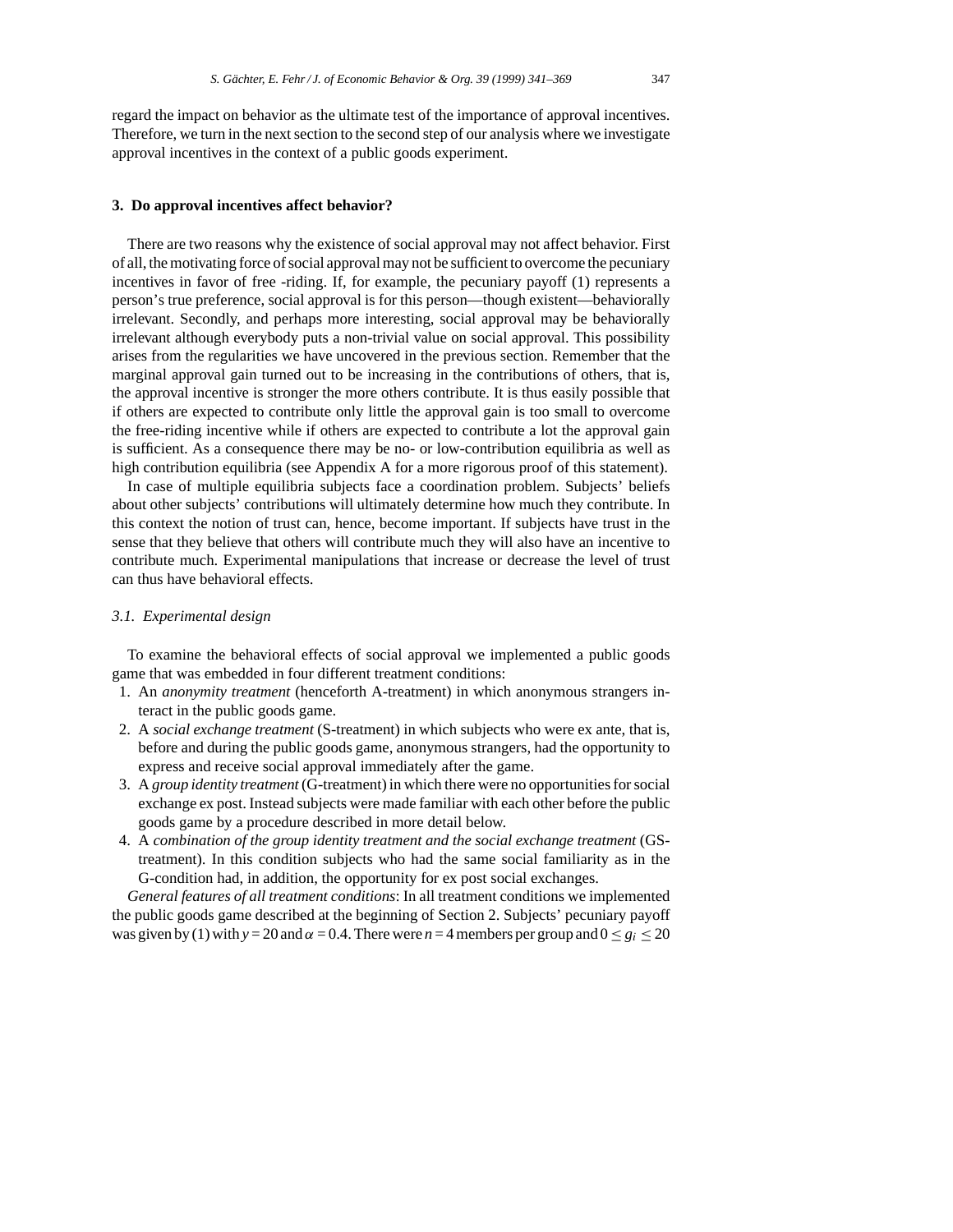had to be obeyed. Thus subjects in our experiment faced exactly the same public goods game as the participants of the questionnaire study described in Section 2. They received the same description of the game (see Appendix B for the instructions).

In the experiment, however, the public goods game was played for real money. In addition, the basic stage game as described above was repeated for 10 periods. Subjects' money earnings from the experiment were given by the sum of their earnings in each period. The earnings per period were given by (1). After each period the subjects were informed about the total contribution level  $G = \sum_i g_i$  in their group. The main purpose of the ten-fold repetition was to allow subjects to learn and to become acquainted with the strategic environment. It has been argued (e.g. Plott, 1996; Palfrey and Prisbrey, 1996) that, particularly during the initial periods, subjects' behavior in experiments is characterized by a basic randomness. This randomness may be due to the fact that subjects are in an unfamiliar situation and that they have to learn through experience what is in their interest.

Further support for the usefulness of repetition comes from many market experiments (for a survey see Holt, 1995). These experiments show that outcomes rarely jump to the market equilibrium but that they gradually converge to the equilibrium. Similar results have been observed in many public goods experiments like ours (Ledyard, 1995; see also the discussion of these results below), that is, with repetition the dominant strategy Nash equilibrium of the stage game exerts a considerable drawing power. In addition to the above arguments it is also this strong drawing power of the free-riding equilibrium that motivated us to repeat the game 10 times. For, if we can show that in this 'tough' environment social exchange opportunities are behaviorally relevant, one can argue that in 'weaker' environments they are likely to play an even more important role. Moreover, since in all treatment conditions it was common knowledge that the public goods game is repeated exactly 10 times the game in Period 10 constitutes a true one-shot game. Actions in Period 10 certainly cannot be motivated by the expectation of future rewards or punishments *in the public goods game*. Of course, in those conditions in which ex post interaction provided an opportunity for social exchanges Period 10 decisions could well be affected by the expectations of future *social* rewards and punishments. For obvious reasons Period 10 decisions are, therefore, of special interest for us.

To be able to implement controlled changes in subjects' social familiarity we maximized the chances that subjects in a public goods group were initially, that is, when they entered the laboratory, complete strangers.<sup>3</sup> To achieve this we applied a very careful recruitment procedure. Potential participants from our large register of experimental subjects were invited by telephone calls. This allowed us to determine the composition of public goods groups. We ensured that each group member was a student from a different field. Moreover, in the S-, G-, GS-treatments we asked subjects at the very end of the experiment about their ex ante relations with other group members. 95 percent of the subjects had never seen any of the other group members in their lives. The rest had seen one other group member accidentally in the past. In our view, the fact that subjects are initially complete strangers may well decrease the behavioral effects of social approval. However, if we get such effects in our experiments we have a stronger result.

<sup>&</sup>lt;sup>3</sup> We also ensured that at the very end of the experiment subjects were paid privately and left the university building separately. This procedure was known by the subjects before the experiment started.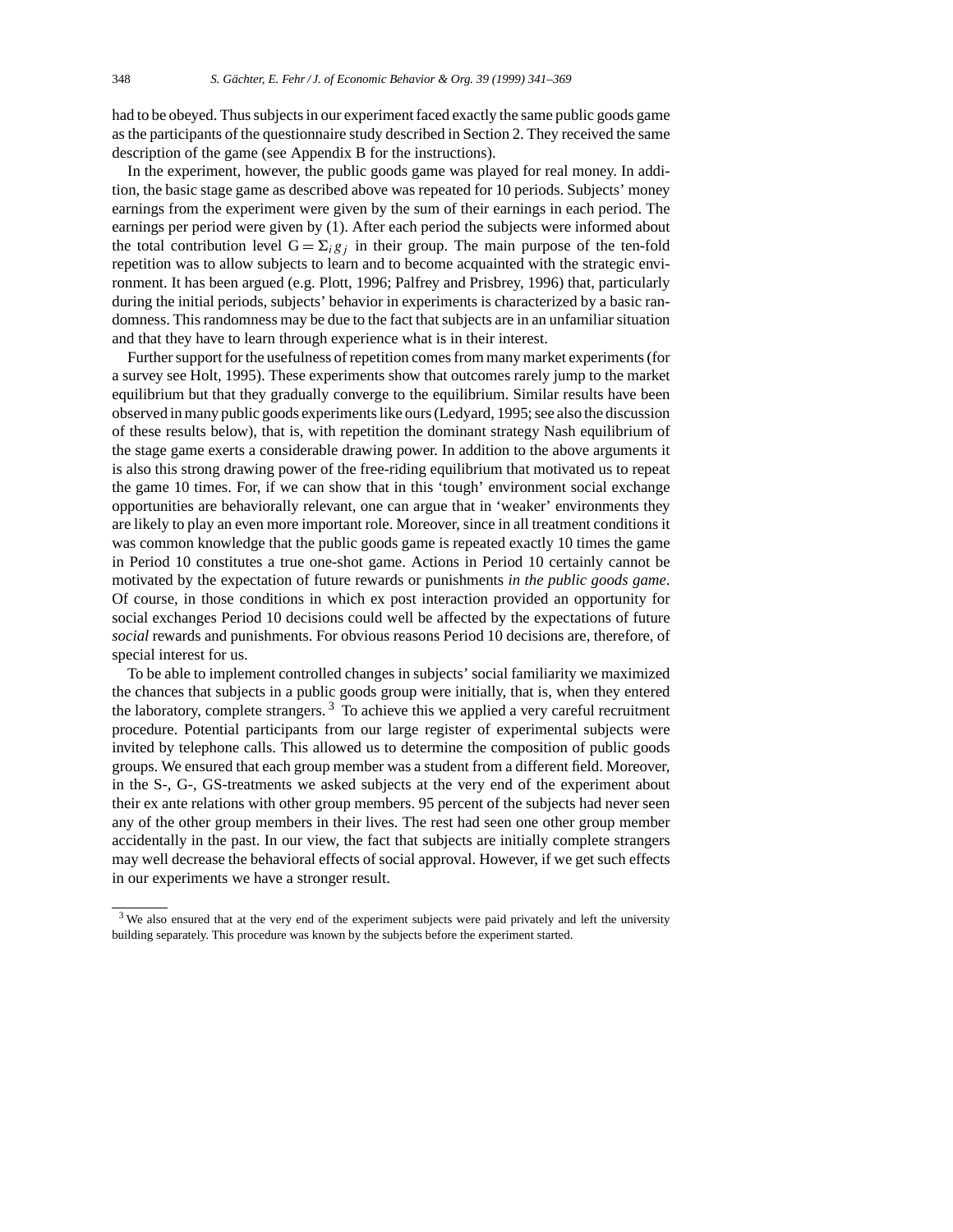*The anonymity treatment (A-treatment)*: In this condition subjects never learned the identity of other group members. In addition to anonymity it was common knowledge that each member in a given group was a student from a different field.

*The social exchange treatment (S-treatment)*: As in the A-treatment group members in the S-treatment were anonymous strangers from different fields of study. However, immediately after Period 10 of the public goods game the identity of each individual was revealed to other group members. This was implemented in the following way. Subjects had to sit together around a table and could discuss their decisions with other group members. Before this discussion started the contributions of each member in each of the 10 periods were made public to the other group members. Moreover, it was publicly known before the start of Period 1 that the revelation of identities and contributions, as described above, will occur after Period 10.

To render the ex post revelation of contributions and identities psychologically salient we implemented an additional design feature. Subjects had to write down the reasons for their decision in each period in a so-called report book. They were told that this report book would make it easier for them to remember their motives and to answer questions of other group members at the end of the experiment. While subjects knew that they will meet and that their decisions will become known to other group members after Period 10, their report book remained private information.

The basic rationale for the S-treatment was to provide opportunities for social approval and disapproval. In view of the strong approval consequences we reported in Section 2, the revelation of identities and contributions in combination with the ex post discussion provides plenty of opportunities for the expression of approval. Therefore, if social approval among strangers is behaviorally important it should show up in *higher* contributions in the S-relative to the A-treatment. Note that we do *not* expect no contributions in the A- and *positive* contributions in the S-treatment because, beyond social approval, there may also be other motives (like, e.g. altruism) which cause positive contributions. However, since these motives can be operative in both conditions while the approval motive can only be operative in the S-treatment, a higher contribution level in the S-treatment represents evidence in favor of the behavioral effectiveness of social approval.

*The group identity plus social exchange treatment (GS-treatment)*: This treatment differs from the S-treatment in the following way:*Before* the 10-period experiment group members' identities are revealed. Subjects shake hands and tell other group members what they study and what their hobbies are. After that each subject plays a simple guessing game with each other subject in the group. In each instance of this sequence of bilateral games one subject, say Subject A, has to guess the color of a chip that is hidden in the right hand of Subject B. Subjects did not get paid for their activities in this game.

The purpose of this pre-experimental interaction was to establish some minimal social familiarity among group members. Note that before this interaction subjects were complete strangers. They had never seen other group members before. In our view it is thus fair to say that our pre-experimental interaction ensured only *minimal* social familiarity. Besides creating social familiarity, our pre-experimental guessing game may also enhance *group identity*. According to the 'minimal group paradigm' (see, e.g. Turner and Giles, 1981), feelings of group identity ('we') can be created already by the mere act of allocating subjects to groups. Consistent with these findings, Dawes et al. (1988) conclude on the basis of a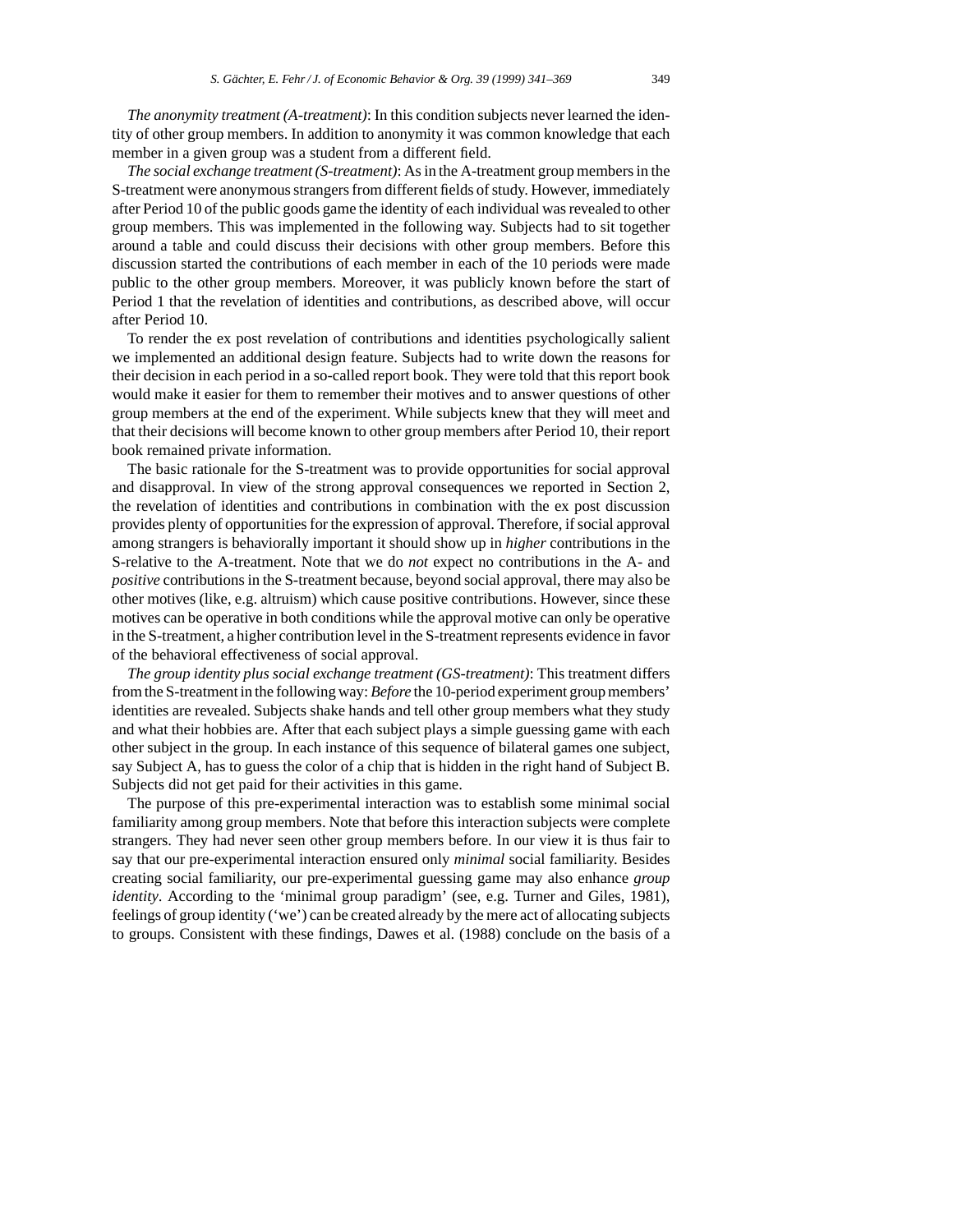large number of experiments that group identity is indeed one of the most important factors in enhancing cooperation. It is effective even if there are no possibilities for side payments, social approval, reputation formation, reciprocity, punishments, and so on.

After the pre-experimental game groups were informed that they would participate in a further experiment and that the group composition would remain the same. The following 10-period public goods experiment was identical to the S-treatment. As in the S-treatment the experimental setup ensured that neither verbal nor non-verbal communication could take place among group members.

Note that if all subjects are money maximizers social familiarity and group identity are behaviorally completely irrelevant. Since subjects did not know that after the pre-experimental game there will be a public goods experiment, our familiarity manipulation does not even represent cheap talk (i.e. communication about non-binding promises). However, in the presence of subjects who are motivated by social approval familiarity and group identity may matter. It may, first of all, create some minimal trust among group members, which allows them to achieve a high- instead of a low-contribution equilibrium. Secondly, subjects who are familiar with each other may put a higher value on approval which strengthens its motivating force. Thirdly, a reduction in social distance among group members may increase the *expectation* of social approval.

*The group identity treatment (G-treatment)*: The G-treatment served mainly as a control for the GS-treatment since, as the above-mentioned evidence suggests, familiarity and the induced group identity *alone* may already trigger higher contribution levels. This condition removes the social exchange part from the GS-treatment, that is, there was no report book, no revelation of contributions and group members' identities and no group discussion after Period 10. <sup>4</sup>

# *3.2. Predictions*

If all subjects are *rational money maximizers* and if this is *common knowledge* the subgame-perfect equilibrium prediction for each of the four conditions is straightforward. Since every subject will play the dominant strategy  $g_i = 0$  in Period 10 the actions in Period 9 can have no impact on the decisions in Period 10. Thus subjects will play  $g_i = 0$  in Period 9 and, by further backward induction, in all earlier periods as well.

If*rational money maximization is not common knowledge* and if there is some probability that there are tit-for-tat players among the group members, full free-riding in all periods may no longer be the only (sequential) equilibrium. From the analysis of Kreps et al. (1982) it is known that under these circumstances even rational money maximizers have an incentive to cooperate. In the early periods they can build a reputation as a cooperative player to induce

<sup>4</sup> We are not aware of other experimental studies that tried to isolate the impact of approval motives on collective action. Dawes (1980) briefly mentions three studies (Bixenstine et al., 1966; Jerdee and Rosen, 1974; Fox and Guyer, 1978) that examine the impact of disclosure of choices on the frequency of playing cooperatively in a multiperson prisoner's dilemma. However, in the Bixenstine et al. and the Jerdee and Rosen study players' identities were not revealed so that subjects could not express or experience emotionally prompted approval. In the third study subjects did not know for how many periods the game would be played. In view of the fact that pure approval effects can only be isolated (in the final period) if the final period is common knowledge this study is also of limited interest for our purposes. Besides that, Dawes criticizes the extremely low stake level in all three studies.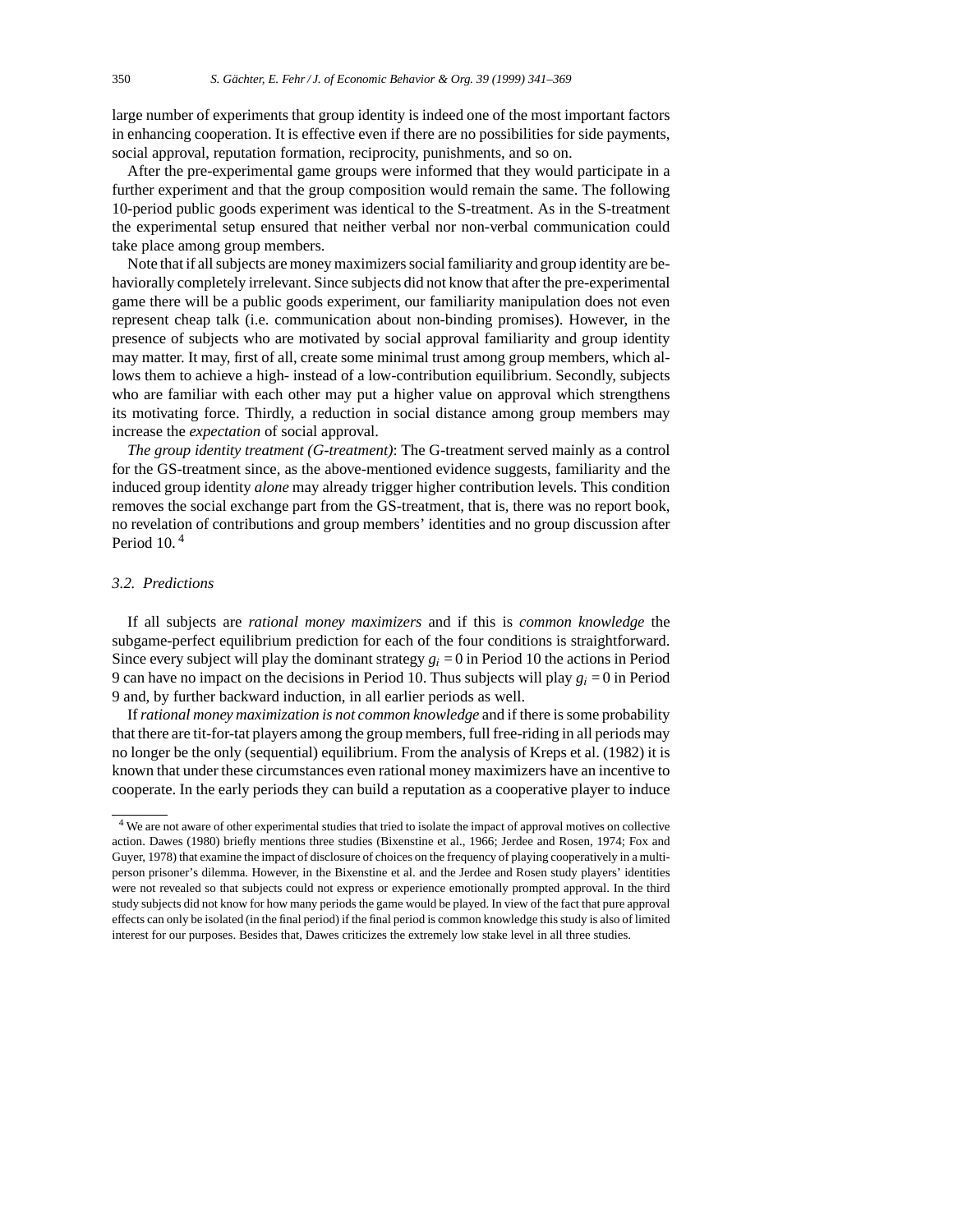tit-for-tat players to cooperate. Note that this reputation argument does not say that subjects derive a non-pecuniary value from a reputation as a cooperative player. It says, instead, that subjects have an incentive to establish a 'good' reputation in the early periods because this prevents tit-for-tat players from defecting and, hence, generates *pecuniary* gains in future periods. Towards the end, however, future pecuniary gains from a 'good' reputation decrease because of the lower number of remaining periods. Therefore, cooperation will tend to decline towards the end. In the extreme case in which every subject is in fact a rational money maximizer but everybody believes that there are some tit-for-tat players, contributions have to be zero for all subjects in Period 10.

If, in addition to the rational money maximizers, there is a fraction of subjects who is motivated by unconditional altruism, or an internalized norm of unconditional cooperation, we will observe the *same* positive average contribution in each treatment in Period 10. This follows because *unconditional* cooperators will not be affected by our treatment manipulations. The strong approval regularities in Section 2 indicate, however, that, in addition to the above motives, it is rather likely that the approval motive for contributions becomes effective in the social exchange treatments. As a consequence, cooperation levels in Period 10 may differ significantly across treatments. Whether approval motives give rise to higher contribution levels is an empirical question because, as we have argued, there may well be low- and high-participation equilibria in the presence of approval incentives. However, if we observe higher Period-10 contributions in the social exchange treatments we have evidence in favor of the behavioral effectiveness of social approval. The same argument applies in the case of systematic treatment differences between Period 1 and 9. If we observe in these periods higher contribution levels in the social exchange treatments they can be attributed to the behavioral effects of social approval.

Beyond the possibility that subjects who are motivated by social approval will generate higher cooperation levels in the S- relative to the A-treatment and in the GS-relative to the G-treatment, there is also the possibility that rational egoists will contribute more in the social exchange treatments. Remember that the approval data show that marginal approval gains are higher if others in the group give more and that subjects also expect this. This means that those who are motivated by approval are 'tit-for-tat' players in the sense that their contributions are higher the higher they expect the contributions of others to be (see Appendix A for a rigorous derivation of this claim). In the social exchange treatments the reasons for believing in the existence of such 'tit-for-tat' players are thus particularly strong. As a consequence, rational egoists have particularly strong reasons to play cooperatively in the non-final (or at least in the early) periods to induce the belief that high contributions will be provided. If the above reasoning is empirically valid even rational egoists should contribute more in the non-final periods of the social exchange treatments. In the final period, however, they will choose  $g_i = 0$ .

#### *3.3. Experimental results*

In total we conducted 11 experimental sessions between Fall 1994 and February 1995. With the exception of Session 1, where only five groups participated, in each session six independent groups of four individuals simultaneously took part in the experiment. In the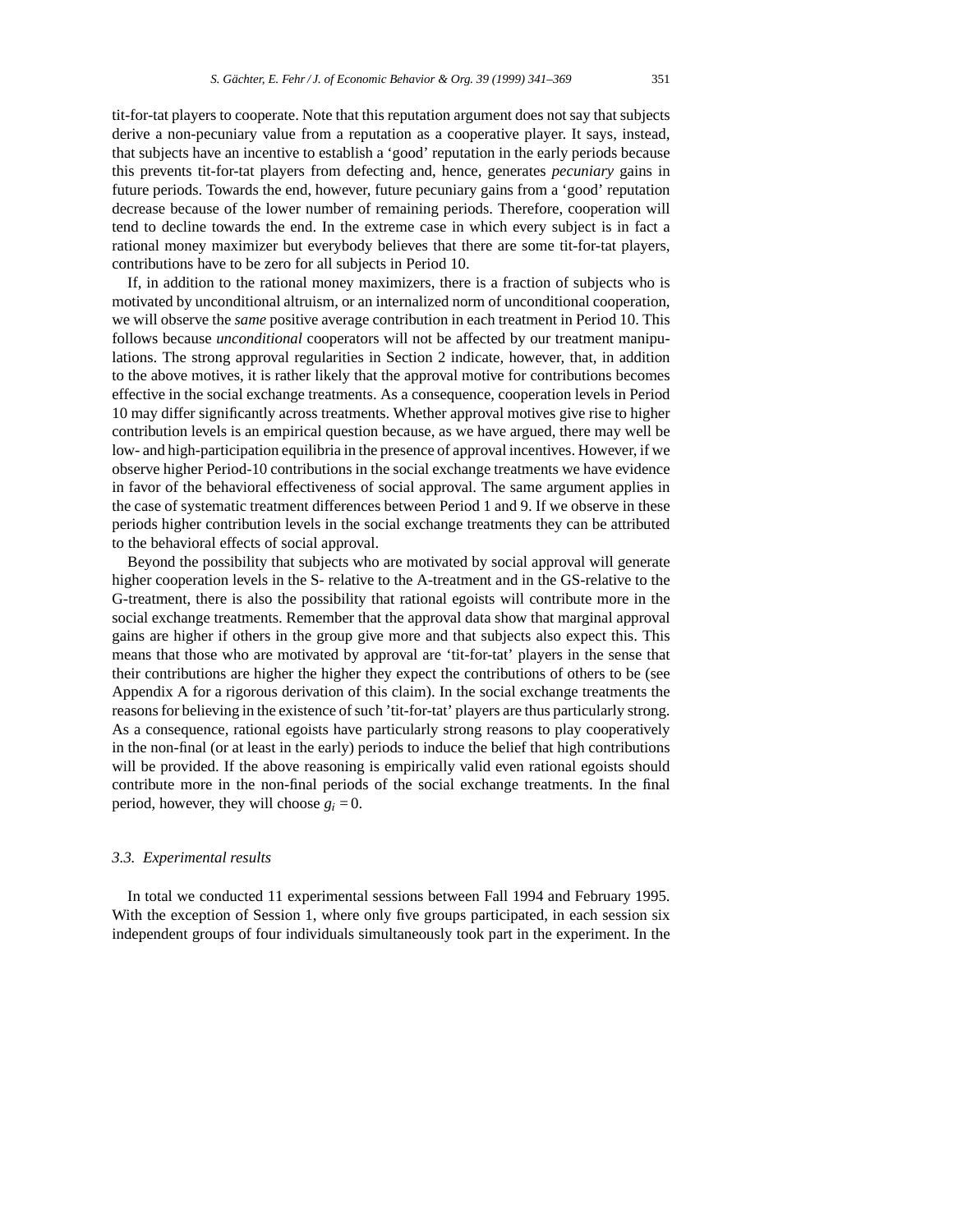| Table 1                                                                  |  |
|--------------------------------------------------------------------------|--|
| Independent group average contributions in percent (SD) over all periods |  |

| Group no.                                    | A-treatment | G-treatment | S-treatment | G and S-treatment |
|----------------------------------------------|-------------|-------------|-------------|-------------------|
| 1                                            | 46.6(40.5)  | 40.1(35.3)  | 81.9 (30.2) | 82.5 (25.2)       |
| $\overline{2}$                               | 62.3(34.1)  | 99.5 (3.2)  | 97.4 (7.2)  | 61.0(33.8)        |
| 3                                            | 46.0(28.3)  | 48.1 (37.3) | 83.1 (34.2) | 99.9(0.8)         |
| $\overline{4}$                               | 40.5(33.1)  | 95.0(22.1)  | 76.5 (40.8) | 74.1 (19.0)       |
| 5                                            | 21.3(23.6)  | 49.1 (35.2) | 88.8 (23.3) | 73.5(25.3)        |
| 6                                            | 86.9 (22.4) | 56.4 (33.6) | 50.3(29.1)  | 96.0(17.5)        |
| 7                                            | 50.1 (26.8) | 88.8 (24.0) | 37.6(31.4)  | 43.4 (38.2)       |
| 8                                            | 62.6 (27.6) | 33.9(36.1)  | 45.8 (30.4) | 72.1 (39.3)       |
| 9                                            | 52.6 (38.3) | 36.6(25.1)  | 43.8(36.8)  | 68.6 (35.5)       |
| 10                                           | 38.8 (32.9) | 58.0 (34.1) | 32.0(38.4)  | 96.1(16.2)        |
| 11                                           | 48.4 (26.7) | 88.8 (26.5) | 57.5 (35.5) | 51.8 (36.5)       |
| 12                                           |             | 45.5(30.3)  | 47.4 (36.2) | 99.4 (4.0)        |
| 13                                           |             | 68.5 (34.4) | 24.8 (27.4) | 56.6 (36.9)       |
| 14                                           |             | 21.0(26.8)  | 23.8(16.9)  | 41.3(17.3)        |
| 15                                           |             | 24.3(22.1)  | 29.6(25.5)  | 76.9 (32.3)       |
| 16                                           |             | 46.9(29.0)  | 41.8(40.5)  | 81.9 (36.7)       |
| 17                                           |             | 79.1 (24.6) | 48.0 (33.9) | 43.6(31.0)        |
| 18                                           |             | 25.1(28.4)  | 48.3(24.1)  | 46.6(35.6)        |
| Total average contributions (SD)             | 50.5 (34.5) | 56.0 (38.0) | 53.0 (38.0) | 70.5(35.0)        |
| Between group SD.                            | 16.5        | 25.5        | 22.5        | 20.0              |
| SD. between individual average contributions | 21.5        | 28.0        | 27.0        | 25.0              |

A-treatment there were 11 independent groups while in each of the other three treatment conditions we had 18 independent groups. Thus, in total 260 subjects—who formed 65 independent groups—participated in our experiments. Subjects received US\$ 7 for showing up on time plus their earnings in the experiment.

In all treatments, payoffs were denoted in 'points' during the experiment. At the end of the session the gains measured in points were summed up and exchanged to real money with an exchange rate of 8 cents for 1 point. This exchange rate was common knowledge. In all treatments, the minimal gain for an individual subject was 80 points (\$6.4). The maximum possible gain for an individual was 440 points (\$35.2). In the A-treatment subjects earned on average 245 points, in the S-treatment 250 points, in the GS-treatment 290 points and in the G-treatment 260 points. Since a session lasted about 2 hours these earnings were sufficient to cover the opportunity costs of time for our subjects.

*Our main result is that neither the S- nor the G-treatment generate a contribution behavior that differs substantially from the A-treatment. If, however, the opportunity for social exchange is combined with some minimal social familiarity there is a substantial increase in contribution levels.* In the following we present the evidence for this claim. We will first give descriptive evidence. Then we present the results of more rigorous statistical tests to isolate treatment effects.

*Descriptive evidence:* Table 1 lists the average contribution (as well as standard deviations) over all periods of all our 65 independent groups. On average, groups in the A-treatment contributed 50.5 percent of their endowment to the public good. In the Gtreatment, contributions amount to an average of 56 percent of the endowment, whereas in the S-treatment groups invested on average 53 percent into the public good. Hence, com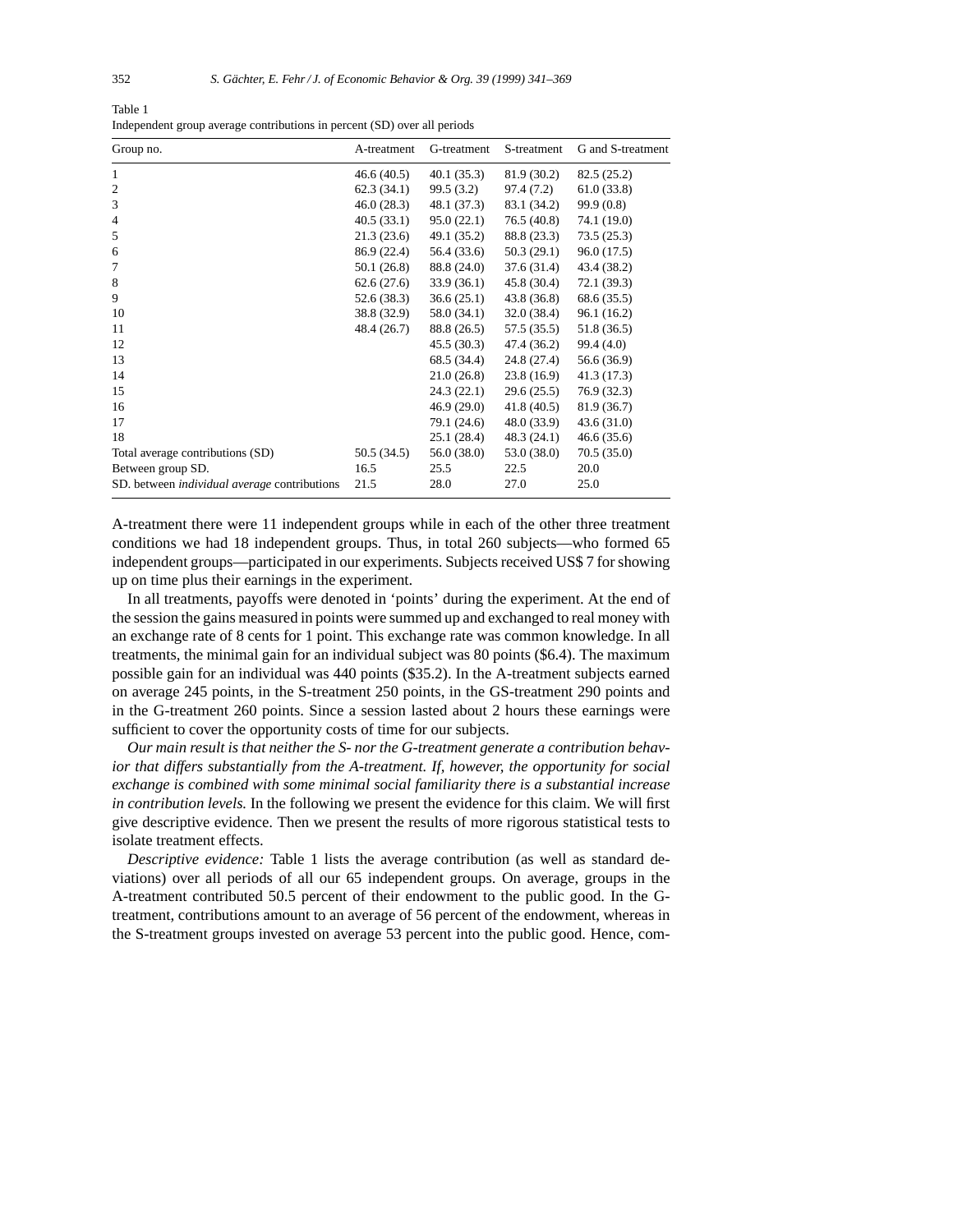pared to the baseline contributions of the A-treatment, the G-treatment lead on average to a slight increase in contributions of 5.5 percentage points. In contrast, S-treatment increased contributions relative to the baseline by only 2.5 percentage points. Hence, familiarity and the associated group identity and opportunities for social exchange *alone* were not capable of substantially increasing contributions relative to what could already be achieved under conditions of complete anonymity. In combination, however, that is, in the GS-treatment, contributions increased to 70.5 percent *on average*. Put differently, familiarity plus social exchange led to a substantial increase in contributions.

Table 1 also lists the within-group and the between-group standard deviations. The average within-groups standard deviation was similar in all four treatments. It was lowest in the A-treatment and slightly higher in the GS-treatment. It was highest in the G- and in the Streatment. This pattern is similar with regard to the between-groups standard deviation. The A-treatment was the most homogeneous one, followed by the GS-treatment, S-treatment, and the G-treatment, respectively. Interestingly, the same pattern holds for the variability of *individual* average contributions (calculated over all periods for each individual).

Fig. 1(a, b) contain information about the distribution of average contributions both at a group as well at an individual level. In Fig. 1(a) we show for each treatment condition the cumulative distribution of the groups' average contributions over all 10 periods as a percentage of their endowment. It is obvious from Fig. 1(a) that the distributions for the A-, S- and G-treatments are rather similar to each other. The GS-distribution is, however, very different from the other distributions. If we look, for example, at the percentage of groups that give less than 40 percent of their endowment we find the following. There are no such groups in the GS-treatment. In the other treatments between (roughly) 20 and 30 percent of the groups contribute less than 40 percent of the endowment. If we look at the percentage of groups which invest more than 70 percent of the endowment we find that in the GS-treatment roughly 55 percent of the groups contribute that much. However, in the other three conditions only between 10 and 30 percent of the groups contribute more than 70 percent of the endowment. Fig. 1(b) shows that it does not matter much whether we look at groups' or individuals' average contribution. The cumulative distributions of individual subjects' average contribution exhibit the same qualitative pattern.

Fig. 1(a, b) are based on group averages and individual averages over all ten periods. Similar results are, however, obtained if we examine the evolution of contributions over time which are presented in Fig.  $2(a, b)$ . These figures show that the average contribution as well as the median contribution is higher in the GS-treatment compared to the other three conditions. This difference is in sharp contrast to the closeness of average and median contributions in the other three treatment conditions. Moreover, what is interesting is that the difference between the GSa and the other treatments seems to be larger in the second half of the experiment. While between Periods 1 and 4 the gap seems to decline (see Fig. 2(b) in particular) the behavioral differences are larger between Period 5 and 10. While in the GS-treatment the median contribution in Period 10 reaches 50 percent (!) of the endowment it is zero or close to zero (!) in all other conditions.

Table 2 contains the results depicted in Fig. 2(a, b) also in tabular form. In addition, it documents the standard deviations of contributions for each period. A comparison of the standard deviations confirms the broad patterns observed in Table 1. Even over time the A-treatment exhibited the smallest standard deviation, followed by the GS-treatment. The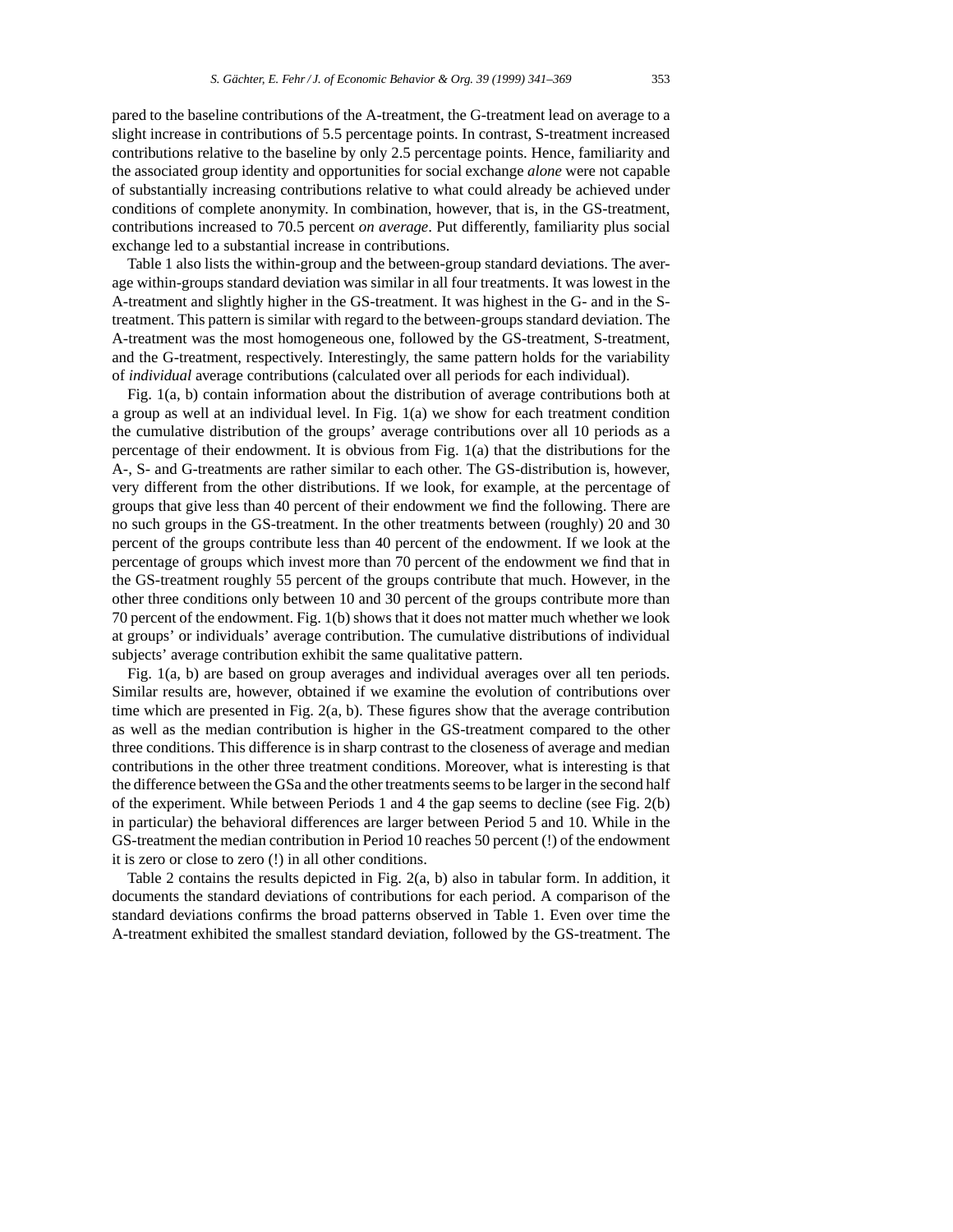

Fig. 1. (a) Percentage of groups which contribute on average less than *x* percent of their endowment (b) percentage of subjects who contribute on average less than *x* percent of their endowment.

GS-treatment had in almost all periods higher standard deviations than the A- and the GStreatment, respectively. Over time the variability of contributions across treatments was, therefore, rather stable. The fact that contributions in the A-treatment exhibited the least heterogeneity is also compatible with evidence from the questionnaire data (reported in Section 2) and the analysis of the post-experimental discussions and questionnaires that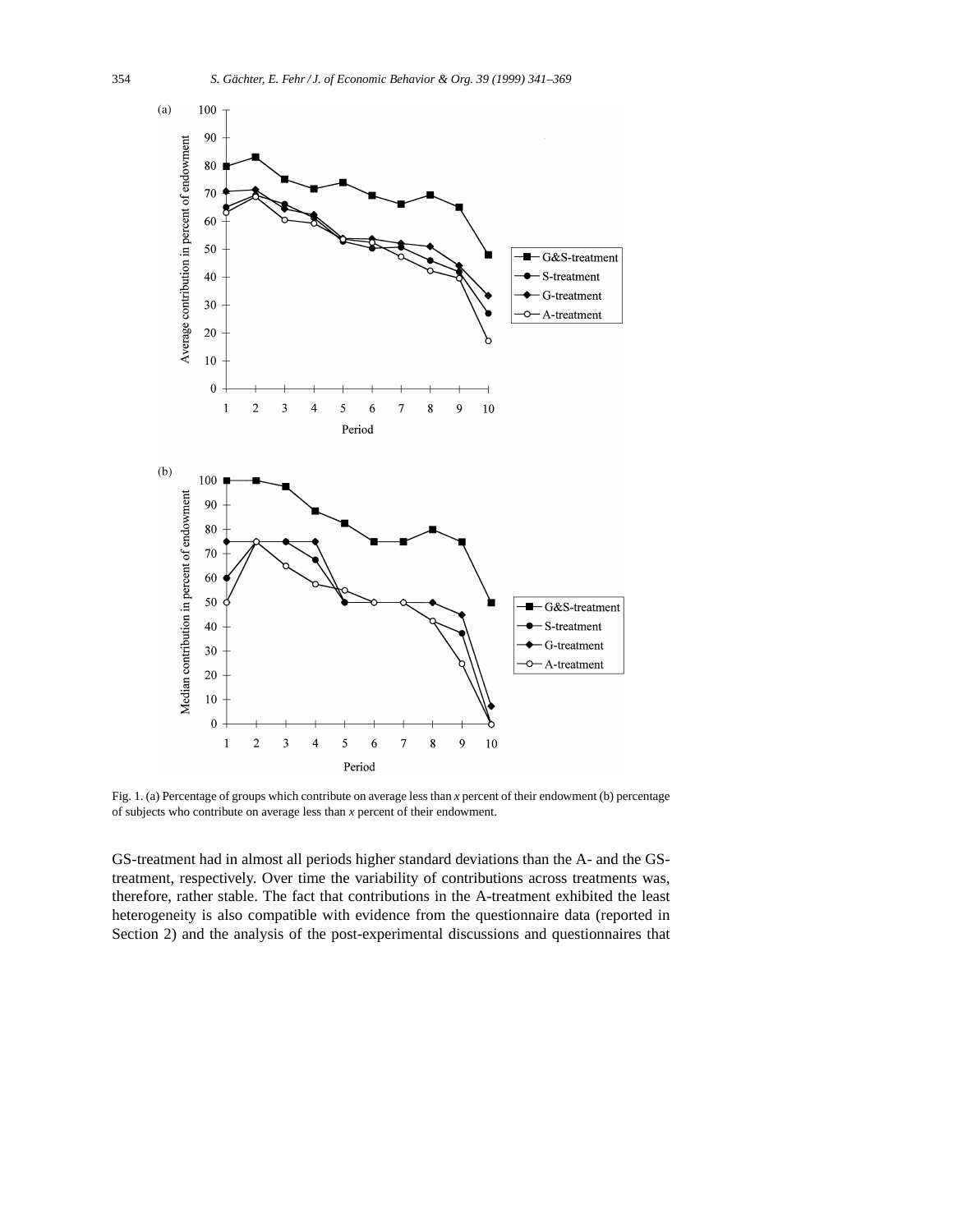

Fig. 2. (a) Average contributions over time (b) median contributions over time.

shows that people are differently motivated by approval incentives. Some people do not value them very highly.

Since people's motivations of making contributions to public goods (even under anonymity) are varied as well, the additional incentives in the non-anonymous treatments add further heterogeneity.

Before we turn to statistical tests that examine the treatment effects, it is worthwhile to briefly compare the data of our baseline treatment, the A-condition, to similar experiments reported in the literature. The A-treatment is just a very standard public goods experiment variants of which have been studied by many scholars by now. Experiments differed in parameters like group size, marginal rate of substitution between the private and the public good (which, in our case is 0.4), number of periods played, matching protocol applied (i.e. constant or changing group compositions), and so on. For an overview see Ledyard, 1995). Hence, direct and unambiguous *quantitative* comparisons are hard to achieve. Most exper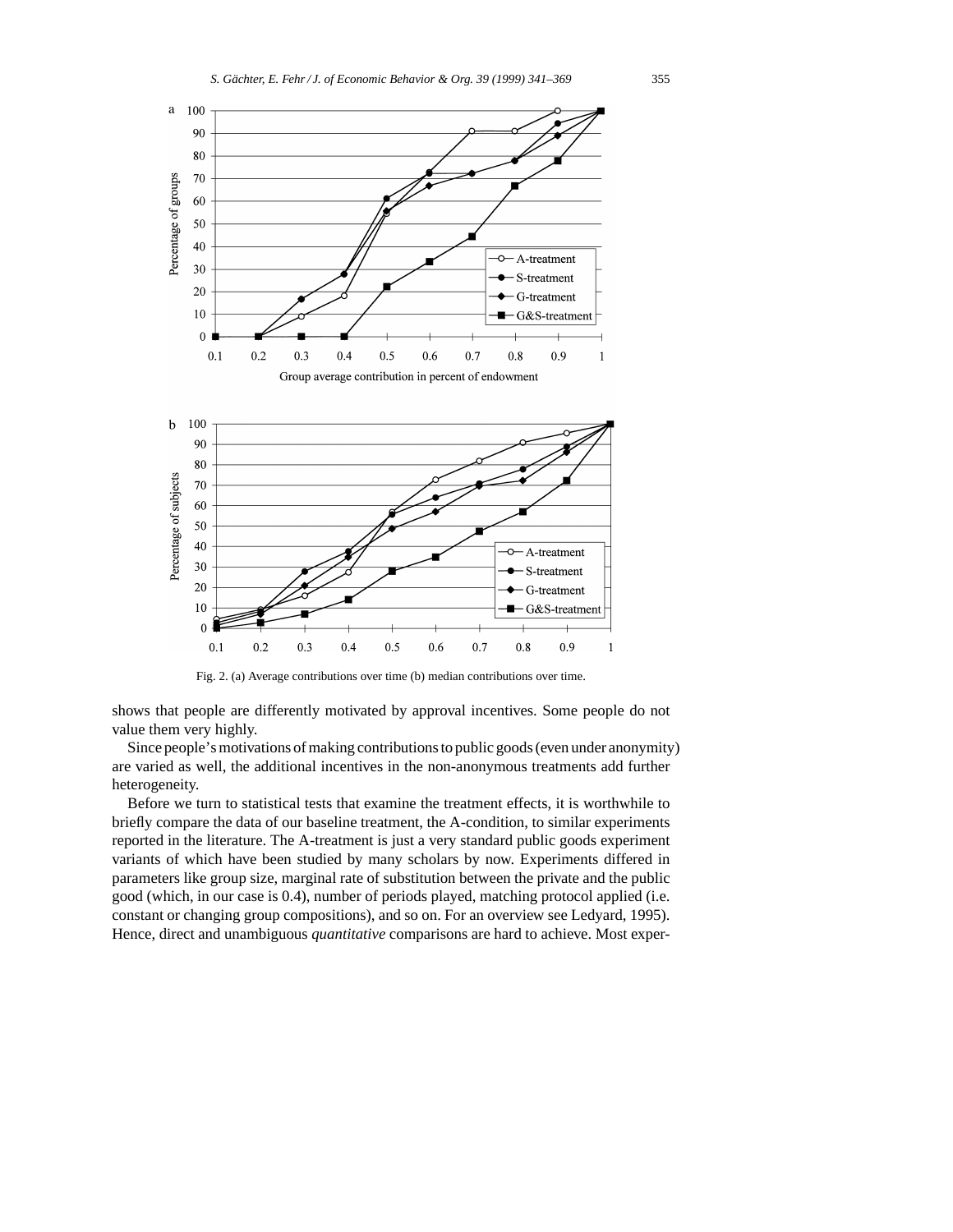Table 2

| Treatment:   | Statistics: | Periods: | $\overline{c}$ | 3    | $\overline{4}$ | 5    | 6    | 7    | 8    | 9    | 10   | Total |
|--------------|-------------|----------|----------------|------|----------------|------|------|------|------|------|------|-------|
| A-treatment  | median      | 50.0     | 75.0           | 65.0 | 57.5           | 55.0 | 50.0 | 50.0 | 42.5 | 25.0 | 0.0  | 50.0  |
| 11 groups    | mean        | 63.2     | 68.9           | 60.6 | 59.3           | 53.6 | 52.5 | 47.5 | 42.5 | 39.9 | 17.5 | 50.5  |
| 44 subjects  | std.dev.    | 29.5     | 27.3           | 30.5 | 33.6           | 34.1 | 32.0 | 32.4 | 34.1 | 34.9 | 28.0 | 34.4  |
| G-treatment  | median      | 75.0     | 75.0           | 75.0 | 75.0           | 50.0 | 50.0 | 50.0 | 50.0 | 45.0 | 7.5  | 50.0  |
| 18 groups    | mean        | 70.8     | 71.5           | 64.5 | 62.4           | 54.0 | 53.8 | 52.2 | 51.1 | 44.3 | 33.6 | 55.8  |
| 72 subjects  | std.dev.    | 30.5     | 30.7           | 35.7 | 36.6           | 38.1 | 37.8 | 37.1 | 37.7 | 38.2 | 41.1 | 38.0  |
| S-treatment  | median      | 60.0     | 75.0           | 75.0 | 67.5           | 50.0 | 50.0 | 50.0 | 42.5 | 37.5 | 0.0  | 50.0  |
| 18 groups    | mean        | 65.1     | 69.5           | 66.3 | 61.4           | 52.9 | 50.4 | 50.9 | 46.2 | 42.2 | 27.4 | 53.2  |
| 72 subjects  | std.dev.    | 33.0     | 29.7           | 34.2 | 35.1           | 36.4 | 36.9 | 37.9 | 40.0 | 39.3 | 38.0 | 38.0  |
| GS-treatment | median      | 100.0    | 100.0          | 97.5 | 87.5           | 82.5 | 75.0 | 75.0 | 80.0 | 75.0 | 50.0 | 85.0  |
| 18 groups    | mean        | 79.8     | 83.1           | 75.2 | 71.8           | 74.0 | 69.4 | 66.4 | 69.7 | 65.3 | 48.3 | 70.3  |
| 72 subjects  | std.dev.    | 26.7     | 25.0           | 33.4 | 35.6           | 31.8 | 33.9 | 35.3 | 34.0 | 36.5 | 42.4 | 34.8  |
|              |             |          |                |      |                |      |      |      |      |      |      |       |

Contributions (in percent of the endowment) over time in the four treatments

iments, however, share the prediction of full free -riding and the fact that full contributions would be welfare-maximizing.

The broad picture that emerges from experiments that are similar to ours with respect to the parameters is the following. First, average contributions in our A-treatment are probably at the upper end of what is reported in the literature. Isaac and Walker (1988), for example, report in one of their experiments that is closest to ours initial contributions of about 35 percent of the endowment. By the tenth and final period contributions approached about 9 percent. Most studies report initial contributions of between 40 and 60 percent of the endowment. Contributions then decline to about 10–30 percent of the endowment (see Dawes and Thaler, 1988; Ledyard, pp. 134–142 and the studies summarized there; but also, e.g. Brown-Kruse and Hummels, 1993; Nowell and Tinkler, 1994; Laury et al., 1995; Burlando and Hey, 1997). For example, Andreoni (1988) reports an average contribution of 33.2 percent in the ten times repeated public goods game of his 'Partner'-condition. Contributions started out at about 48 percent and declined by the last period to about 12 percent of the endowment. In Keser and van Winden (1998) subjects initially contributed about 56 percent and ended up contributing about 15 percent of the endowment. Croson (1996) has similar findings. Weimann (1994) reports results of his 'Partner'-experiments that are close to our findings. Second, our data not only have the declining pattern of contributions in common with almost all repeated public good experiments, they also exhibit some 'pulsing' (i.e. temporarily increasing contributions) that is observed in almost all experiments (at different points in time, though). Third, many 10 times repeated public goods games exhibit an 'endgame effect', that is, a considerable drop in contributions in the last period. In our experiments this endgame effect is particularly pronounced. In summary, the results of our A-treatment are within keeping of the results of similar experiments. To the extent that contributions in our A-treatment are at the 'upper end' of the distribution of contributions in similar experiments, the results of our subsequent comparisons can be seen as lower bounds for the effectiveness of our treatment manipulations.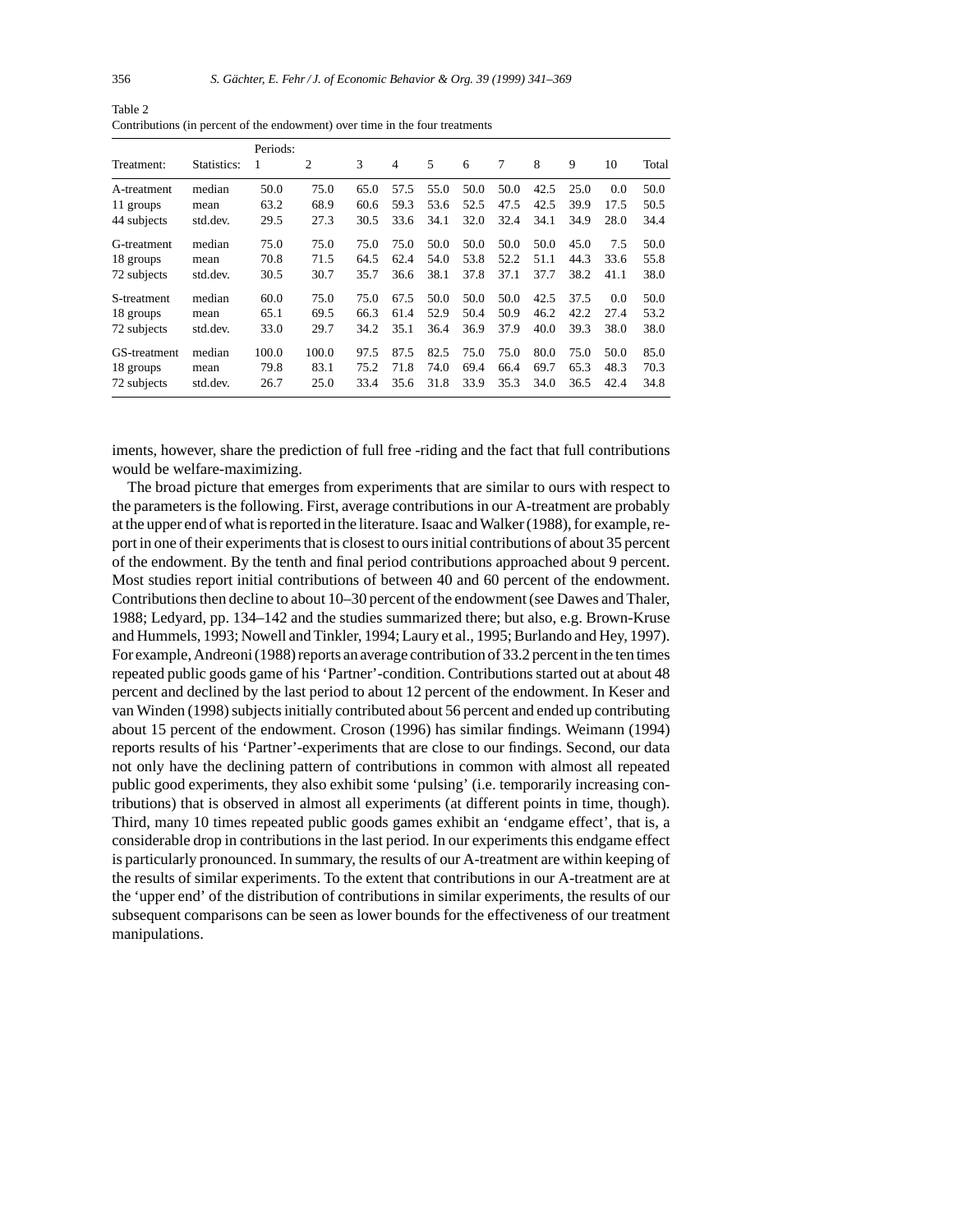| Table 3                                                           |
|-------------------------------------------------------------------|
| Period-wise median tests for each pair of treatments <sup>a</sup> |

| Period:      |                                                                | 2     | 3                                               | $\overline{4}$ | 5 | 6           | 7     | 8           | 9     | 10    | Total |
|--------------|----------------------------------------------------------------|-------|-------------------------------------------------|----------------|---|-------------|-------|-------------|-------|-------|-------|
| Comparisons: |                                                                |       |                                                 |                |   |             |       |             |       |       |       |
| G vs A       | $0.316(0.043)$ $0.812$ $0.812$ $0.812$ $0.597$ $0.812$ $0.597$ |       |                                                 |                |   |             |       | 0.316 0.474 |       | 0.011 | 0.812 |
| S vs A       | 0.668(0.535)                                                   |       | $0.411$ $0.812$ $0.597$ $0.597$ $0.192$ $0.812$ |                |   |             |       | 0.474       | 0.812 | 0.077 | 0.597 |
| GS vs A      | 0.024(0.002)                                                   | 0.077 | 0.474 0.077                                     |                |   | 0.024 0.077 | 0.077 | 0.011       | 0.011 | 0.001 | 0.077 |
| G vs S       | 0.505(0.503)                                                   |       | 0.738 0.738 0.317 0.505 0.505 0.317 1.0         |                |   |             |       |             | 0.738 | 0.505 | 0.505 |
| G vs GS      | 0.182(0.060)                                                   | 0.317 | 0.182                                           | $0.182$ 0.008  |   | 0.046       | 0.182 | 0.046       | 0.046 | 0.505 | 0.046 |
| S vs GS      | 0.046(0.046)                                                   | 0.008 | 0.502                                           | $0.046$ 0.008  |   | 0.046       | 0.095 | 0.008       | 0.046 | 0.095 | 0.046 |

<sup>a</sup> Entries are *p*-values (two-tailed) of median tests with group averages as the independent units of observation. In the first period numbers in brackets indicate *p*-values of median tests with all independent individual contribution decisions as observations.

*Testing for treatment effects.* Since we have four treatment conditions, six pair-wise comparisons are possible. Table 3 reports the results of median tests (i.e. the *p*-values of two-tailed tests) with independent group averages per period as observations. The first three rows compare A-treatment to the three other treatments. The second three comparisons concern testing the differences between the non-anonymous treatments. The results show that only the GS-treatment is significantly different from the A-treatment in most periods. In nine out of 10 periods (with the exception of Period 2) contributions in the GS-treatment are significantly *higher* than in the A-treatment (at least at the 5 percent level for onetailed tests). In the last period, however, contributions in all non-anonymous treatments are higher than in the A-treatment. Interestingly, this effect is of least significance in the S-treatment (where the group discussion took place immediately afterwards), followed by the G-treatment and the GS-treatment, respectively (see also Table 2). In the first period, with group averages as observations, only the GS-condition is significantly different from the A-treatment. In Period 1, however, all individual decisions are independent, and, hence, can be used for a statistical test. The numbers in brackets in Table 3 are the *p*-values of Median tests conducted with individual first-period data. The tests reveal that contributions in the first period of the G-, as well as of the GS-treatment are significantly higher than contributions in the A-treatment, whereas individual contributions in the S-treatment are not significantly different from those in the A-treatment.

The other treatment comparisons confirm that the GS-treatment significantly increased contributions both relative to G-treatment as well as relative to the S-treatment. On the basis of one-tailed median tests the GS-treatment causes significantly *higher* contributions (at the 10 percent level) in eight periods relative to the G-treatment, and in nine periods relative to the S-treatment. Overall tests, that is, using independent group averages over all 10 periods as observations, also show that only the GS-condition was capable of significantly increasing contributions relative to any other treatment condition.<sup>5</sup>

<sup>5</sup> This result contrasts with the findings of Dawes, van de Kragt, and Orbell who find a significant impact of group identity. It is also not in line with the findings of Bohnet and Frey (1999) who found significant effects of mere 'identification', that is, knowledge of, opponent players on cooperation rates in a Prisoner's dilemma game. (In both studies, however, the experiment was only played once.) Brown-Kruse and Hummels, however, also get no effect of a 'community treatment' that is similar to our group identity treatment. The exception, as in our experiment, is Period 1.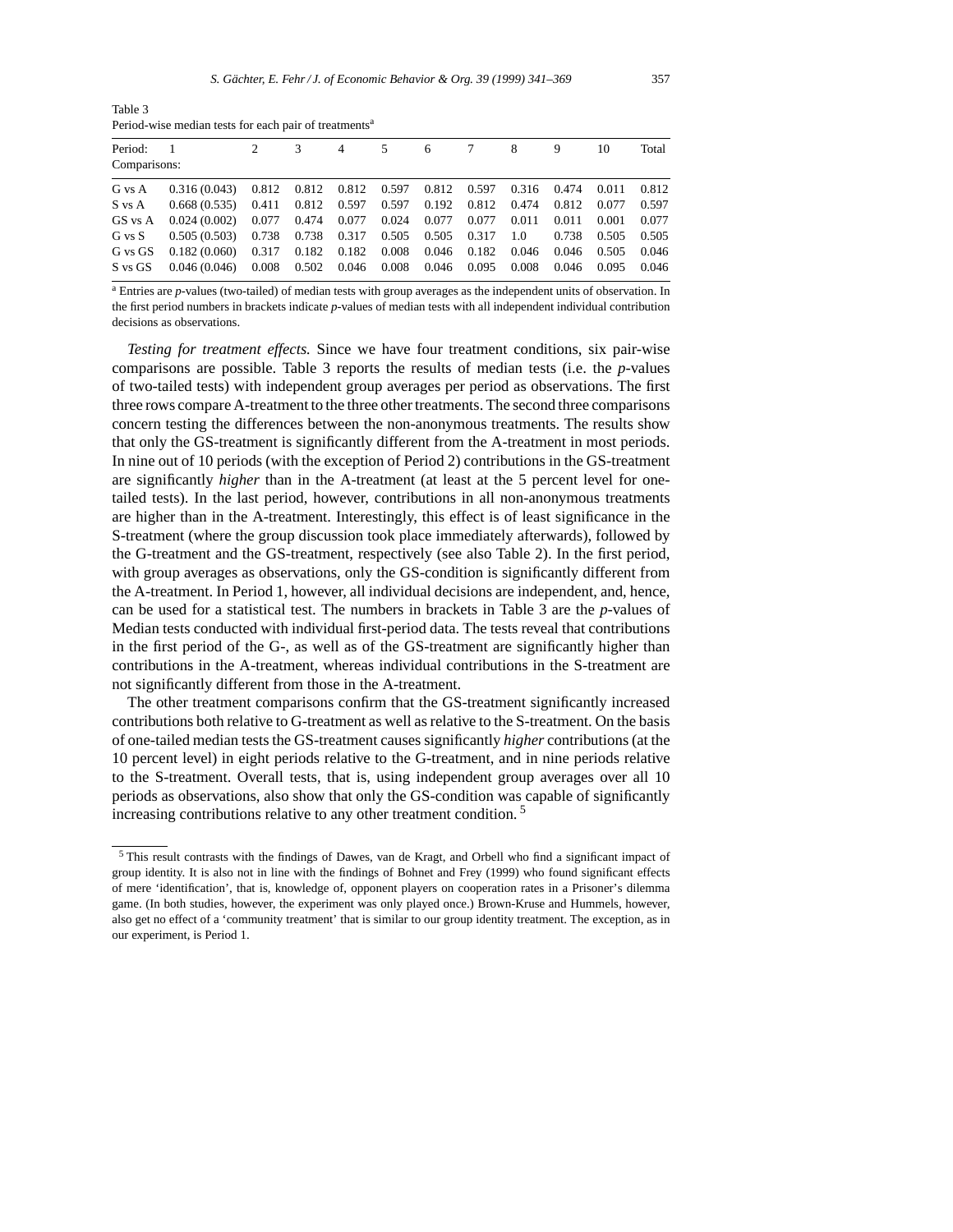Table 4

|                      | Treatment j |         |           |  |  |  |  |
|----------------------|-------------|---------|-----------|--|--|--|--|
|                      | G           | S       | <b>GS</b> |  |  |  |  |
| Treatment <i>i</i> : |             |         |           |  |  |  |  |
| A                    | 10          | 8       | 10        |  |  |  |  |
|                      | (0.001)     | (0.055) | (0.001)   |  |  |  |  |
| G                    |             |         | 10        |  |  |  |  |
|                      |             | (0.011) | (0.001)   |  |  |  |  |
| S                    |             |         | 10        |  |  |  |  |
|                      |             |         | (0.001)   |  |  |  |  |

Number of periods in which average contributions in treatment *j* (columns) are higher than in treatment *i* (rows) and significance according to a sign test<sup>a</sup>

<sup>a</sup> Numbers in brackets are *p*-values (one-tailed). Observations are taken from Table 2.

The results of Tables 2 and 3 suggest that the direct effect of group identity and social familiarity on contributions relative to A-treatment is slightly bigger than the direct effect of opportunities for social approval among strangers. In nine out of 10 periods the difference between the G- and the A-treatment is bigger than the difference between the S- and the A-treatment (see Table 2). Moreover, the pair-wise median tests between Gand A- and between S- and A-treatments in Periods 1 and 10 also indicate a bigger role for the G-treatment. To investigate this issue further we conducted Sign-tests reported in Table 4.

Table 4 documents the number of periods in which contributions in treatment *j* (columns) were different from treatments *i* (rows). *p*-values (two-tailed) are in parentheses. The Sign tests confirm the impression that group identity and familiarity have a bigger direct impact on contributions relative to the A-treatment than opportunities for social exchange among strangers. This is, for example, indicated by the significant difference between the G-treatment and the S-treatment in Table 4.

The major result indicated by Tables 3 and 4 is, however, that there is an important interaction effect between group identity and social familiarity on the one hand and social approval on the other hand. While the GS-treatment and the S-treatment alone are not capable of raising contributions significantly (at the 10 percent level) relative to the A-treatment in more than two periods, the GS-treatment generates a significant increase in nine periods (see Table 3). Moreover, Table 4 also shows that the GS-treatment causes significantly higher contributions than all other treatments. In our view this interaction effect may be due to the following factors: (i) Note that the presence of approval incentives is likely to give rise to multiple equilibria. In this environment trust in other group members' contributions is crucial for the coordination on high-contribution equilibria. Group identity and social familiarity are likely to create some minimal trust among group members, which allows them to coordinate on a high-contribution equilibrium. (ii) Subjects who are familiar with each other may put a higher value on approval, which strengthens its motivating force. (iii) Reduction in the social distance among group members may increase the *expectation* of social approval. Each of these factors alone may be sufficient for the 'success' of the GS-treatment in raising contributions. However, they may, of course, also be jointly operative.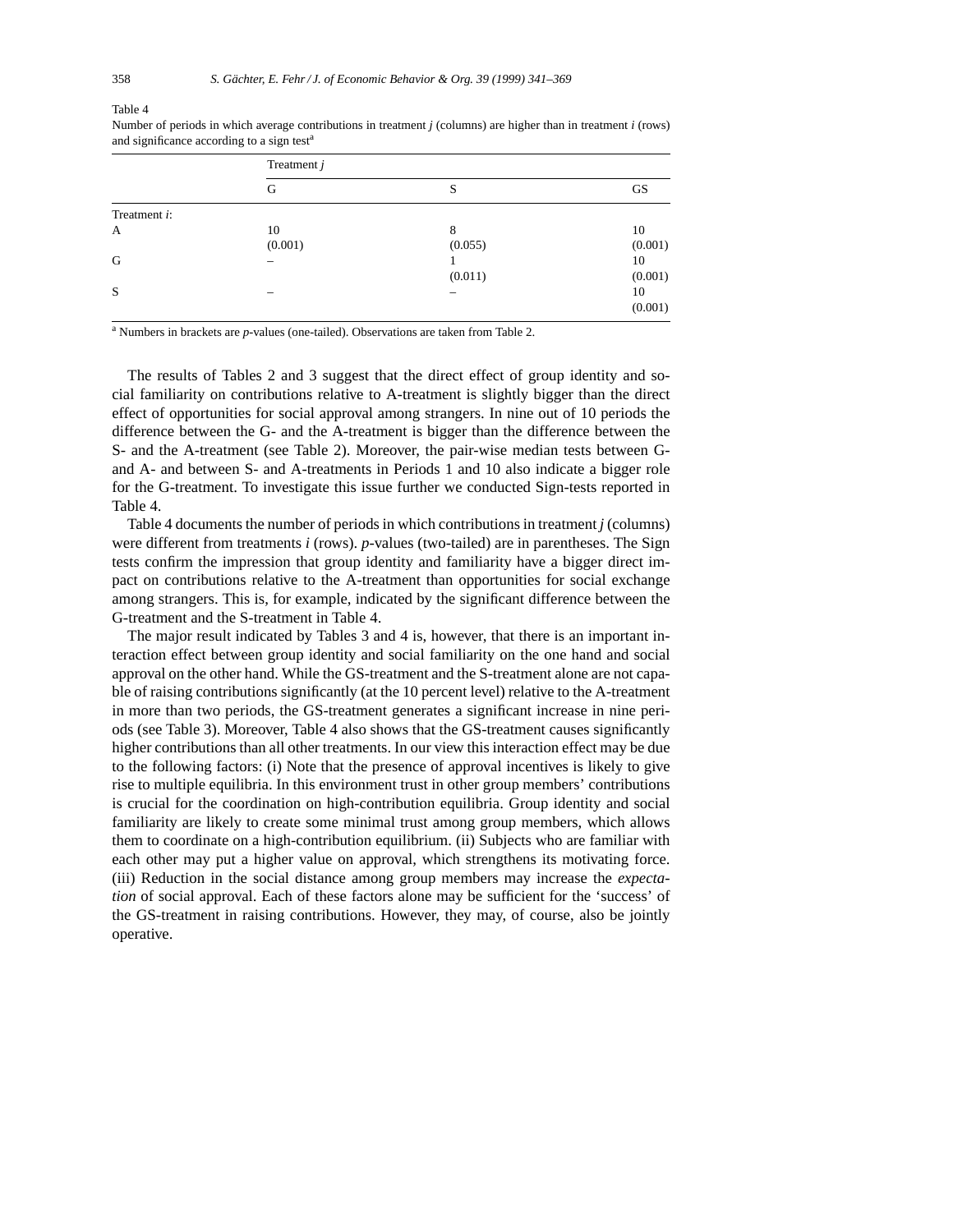| Table 5                                                                                |
|----------------------------------------------------------------------------------------|
| Spearman rank correlation between the social approval motive and average contributions |

|                     | S-treatment  | GS-treatment |
|---------------------|--------------|--------------|
| $^{a}$ corr $(A,g)$ | 0.194(0.054) | 295 (0.006)  |
| $^{b}$ corr (B,g)   | 0.117(0.168) | 266(0.013)   |

<sup>a</sup> corr(A,g) denotes correlation between degree of agreement to question A and average contribution g over all 10 periods.

 $<sup>b</sup> corr(B,g)$  is calculated analogously for question B. *p*-values (one-tailed) are in parentheses.</sup>

#### *3.4. Motives and behavior*

The fact that free-riding and cooperation cause strong (expected) emotional responses in combination with the observation that social exchange opportunities among somewhat familiar subjects increase cooperation significantly is evidence in favor of the social exchange approach. It seems that if there is some minimal social familiarity a significant number of subjects is motivated to participate in collective actions because they anticipate the approval that is associated with their actions. Subjects' responses to the questionnaire after the end of the S- and the GS-treatment provide further support for this interpretation. In this questionnaire subjects could express their degree of agreement with the following two statements:

(A) "*It would have been inconvenient for me to be considered by the group as a person who contributes rather little to the project. For this reason I tended to contribute more to the project*".

(B) "*I contributed more to the project because I wanted to be considered by the group—in the subsequent discussion—as a cooperative person*".

In our view the answer to Questions A and B may well be biased against the social exchange approach because of a 'social undesirability bias.' To be viewed or to view oneself as someone who is dependent on the opinion of others is generally not seen as a desirable characteristic. If we nevertheless get meaningful correlations between openly expressed approval motives and behavior we have a further piece of supportive evidence. In Table 5 we have computed the Spearman rank correlation between the degree of agreement with the above statements and the average contribution of the subjects. As we can see the correlations have always the expected sign and are significant at the 6 percent level in three of four cases. Both correlations for the GS-treatment are highly significant and they are also higher than the corresponding correlation for the S-treatment. These results suggest that approval motives played a bigger role in the GS-treatment. This is compatible with the behavioral evidence.

Another piece of evidence for the relevance of approval motives comes from the taperecorded group discussions after Period 10 of the public goods game. Although details of these discussions are difficult to report there were two salient features: Those groups which converged towards the free-rider equilibrium did not have heated arguments. Subjects of such groups tended to make cool remarks about their behavior. In contrast, in those groups in which free-riders as well as cooperative players were present players who contributed a lot tended to criticize free-riders in rather emotional ways. For example, an accused free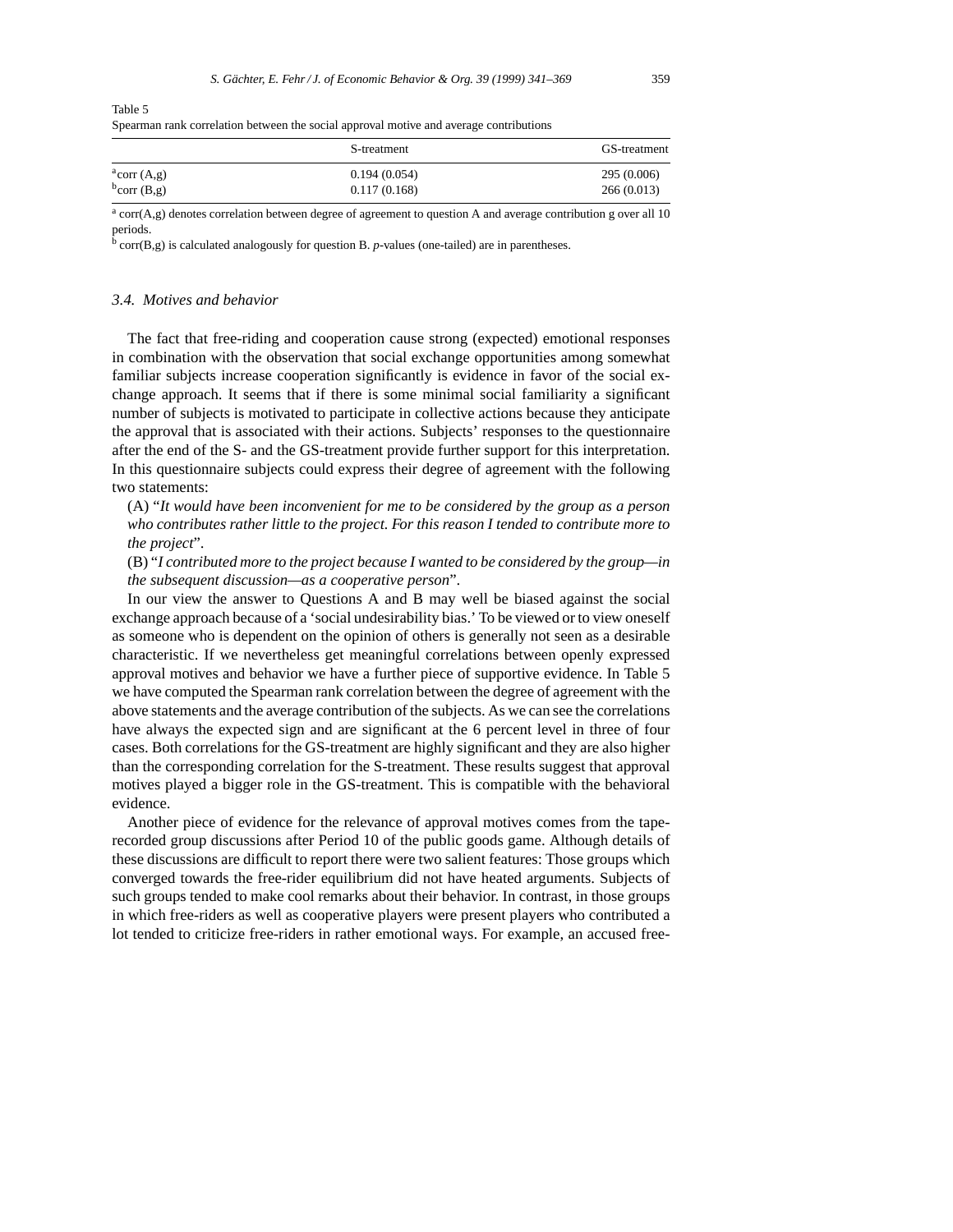rider asked: *"Is this a judicial hearing or what?" "Yes, because I am very upset"* the 'suckered' subject replied. This behavior in the discussion is compatible with our approval results in Section 2. Remember that on the basis of the approval results we would expect significantly less disapproval if everybody free-rides compared to a situation were freeriders and cooperators coexist. The fact that approval incentives cause a significant rise in cooperation should not make us overlook the fact that even in the GS-treatment we observe a considerable drop in cooperation in Period 10. This drop is caused by those 31 percent of the subjects who choose  $g_i = 0$  in the last period of the GS-treatment. In principle, free-riding in Period 10 is no unambiguous indicator for the absence of approval motives. If a subject expects other group members to free-ride in Period 10 it may also choose to free-ride because approval incentives may then not be sufficiently strong. However, in view of the fact that contribution rates between Periods 1 and 9 were very high in the GStreatment subjects did not have much reason to believe that others will free-ride in the final period. <sup>6</sup> In view of the strong approval responses described in Section 2, and in view of the high contribution rates until Period 9, we find it remarkable that roughly 30 percent of the subjects chose  $g_i = 0$ —although they knew that immediately afterwards their identity and their actions would be revealed to the other group members. Thus, it seems that a nonnegligible fraction of subjects in the GS-treatment does not seem to be motivated by social approval. In addition, the choice of  $g_i = 0$  in Period 10 indicates that these subjects are neither altruistic nor are they motivated by an internalized norm. These subjects seem to be truly selfish. This interpretation is confirmed by questionnaire evidence that we collected after the experiment. In this questionnaire subjects indicated their disagreement or agreement with several statements by choosing a number between 1 (complete disagreement) and 5 (complete agreement). One statement was the following: *"Above all I wanted to make a high profit for me.*" It turns out that the Spearman rank correlation between the agreement score for this statement and contributions in Period 10 is  $-0.253$  ( $p < 0.016$ ), that is, the more subjects agreed with this statement the less they contributed in Period 10 of the GStreatment.

The fact that the existence of approval motivates many but not all subjects raises interesting questions regarding interaction among differently motivated subjects. To investigate this issue we distinguished between those who chose  $g_i = 0$  ('egoists') and those who chose  $g_i > 0$  ('non-egoists') in Period 10. It turns out that 'egoists' are significantly more cooperative in Periods 1–9 of the GS-treatment compared to Periods 1–9 of the other three treatment conditions (Mann–Whitney test,  $p < 0.001$ ).<sup>7</sup> Note that this behavior of egoists in the GS-treatment may be quite rational. Since the combination of social familiarity with social exchange opportunities creates effective approval incentives it becomes rational for 'egoists' to 'exploit' the approval motive. By being cooperative in the non-final periods they can foster the expectation that high contributions will be forthcoming in the future which induces approval-motivated subjects to choose high contributions.

<sup>&</sup>lt;sup>6</sup> For 60 percent of the subjects who chose  $g_i = 0$  in Period 10 the change in the average contribution of the other three group members from Period 8 to Period 9 was positive or zero. Thus, other group members provided no indication that their cooperativeness would decrease.

<sup>&</sup>lt;sup>7</sup> Their behavior does not differ across the A-, S-, and G-treatment (Kruskal–Wallis test,  $p = 0.609$ ).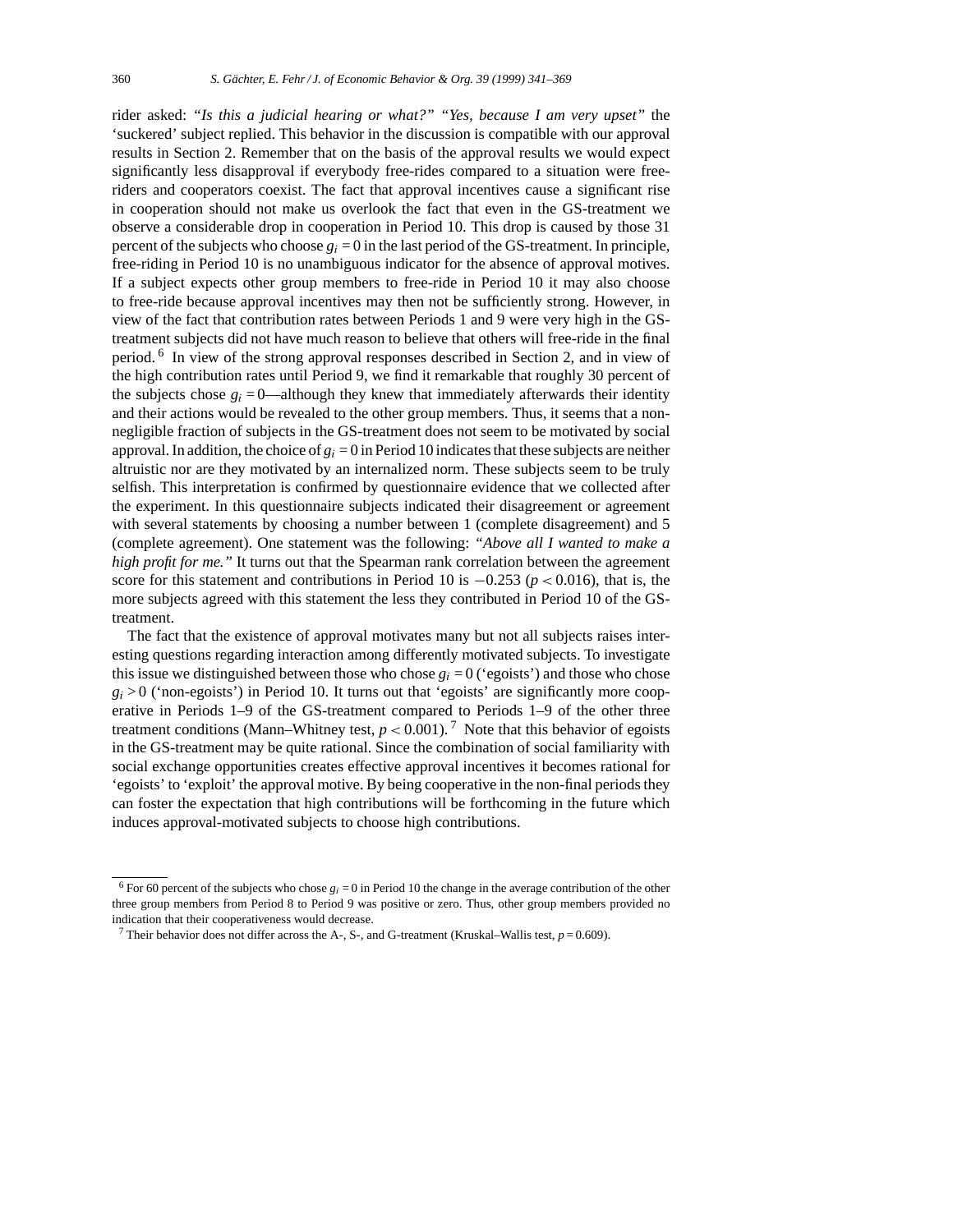### **4. Summary**

Social approval and peer pressure are potentially very important determinants of behavior in a wide variety of collective action problems. Descriptive evidence suggests that they play an important role in team production (Rehder), in union formation (Francis), in the establishment of social norms under piece rate incentives (Whyte), in voting decisions (Knack, 1992) and in decisions to become criminal (Adler). Social incentives have already been stressed in the work of Olson. In recent years an increasing number of economists has developed formal models of such incentives (e.g. Akerlof; Romer; Jones; Holländer; Kandel and Lazear; Barron and Gjerde). On the empirical side, however, we are not aware of much progress. This fact seems to be due to the inherent difficulties of measuring social rewards like approval and the fact that social rewards are in reality frequently associated with pecuniary rewards. This makes it very difficult to disentangle the effects of social rewards from those of purely economic rewards.

To investigate whether emotionally prompted social approval is capable of overcoming free-rider incentives in collective action we first examined the regularities of social approval. After that we analyzed the conditions under which social approval is behaviorally important. Regarding the regularities of social approval it turns out that the approval that is received by a person, *first*, increases in that person's participation level and, *second*, decreases in the participation level of others. Approval incentives are thus intertwined with negative externalities because if others become more cooperative they reduce the approval for an individual. They are, therefore, similar to status incentives because if others increase their status-seeking effort they reduce in general an individual's rank in the status hierarchy and impose an externality on that individual (Frank). A *third* regularity we have uncovered is related to marginal approval gains. They tend to be higher if the average participation level of other people is higher.

The third regularity implies that there may be no- or low-participation equilibria as well as high-participation equilibria for the same underlying preferences. Therefore, even if everybody is motivated by social approval, approval incentives do not necessarily have behavioral effects. If subjects are not capable of coordinating at a high-participation equilibrium approval incentives may have no behavioral effects. That peer pressure may well give rise to multiple equilibria provides a potential explanation for one of the most puzzling aspects of crime — the vast differences in crime rates across cities with similar economic conditions. This characteristic of peer pressure may, however, also be relevant in many other contexts. It has been found, for example, that the probability that a worker fraudulently claims unemployment benefits is higher the greater the frequency of fraud in the occupational group of the worker (Hessing et al., 1993). This is exactly what one would expect in the presence of approval incentives that generate multiple equilibria. In team production or under profit–sharing arrangements similar phenomena may be important so that firms with identical incentive systems may experience very different effort levels. For this reason it becomes important for future research to examine the conditions which favor one equilibrium over the other.

With regard to the conditions under which approval incentives have behavioral effects we find the following: Social approval has a rather weak and insignificant positive effect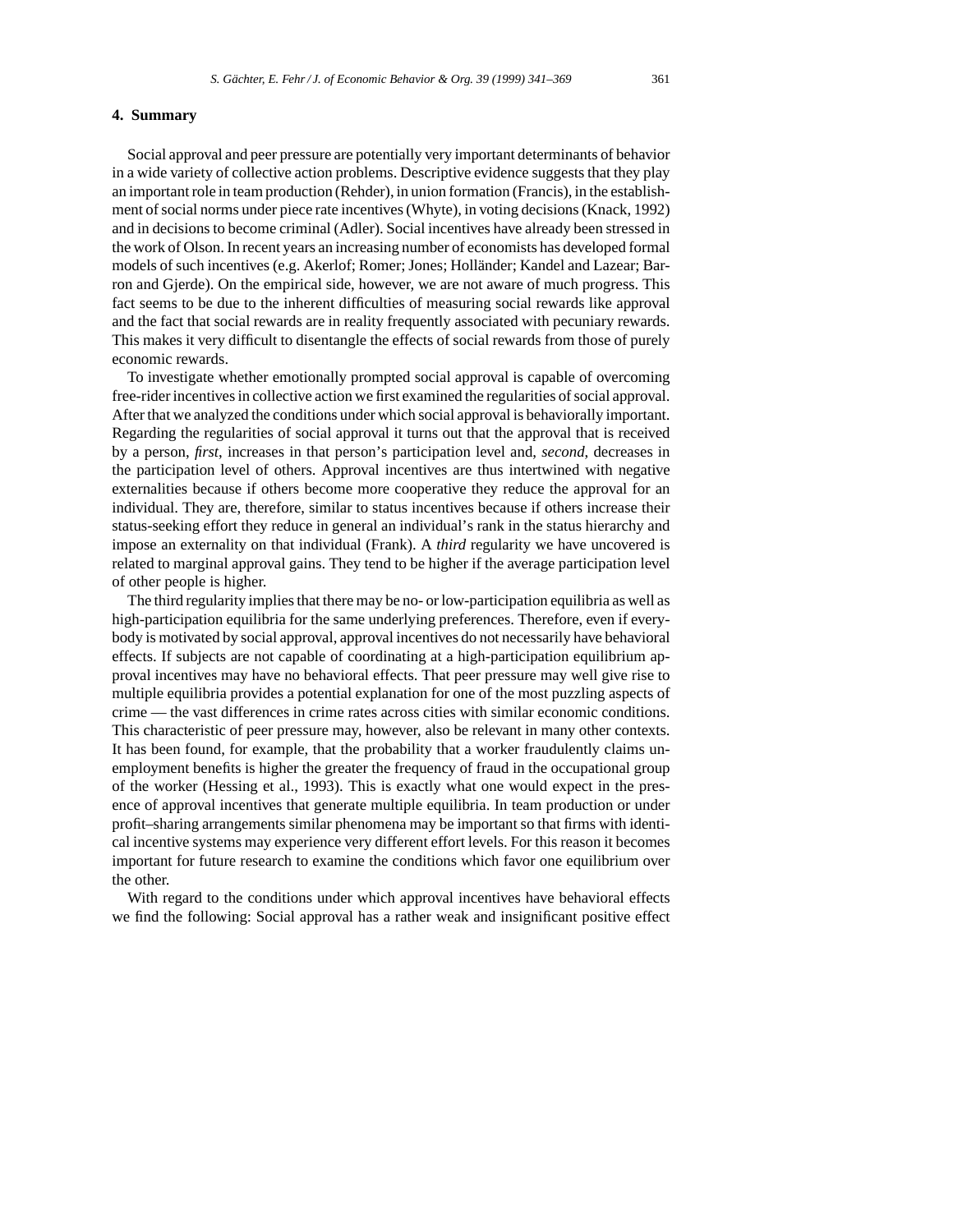on participation in collective actions if subjects are complete strangers. Yet, if the social distance between subjects is somewhat reduced by allowing the creation of a group identity and of forming weak social ties, approval incentives give rise to a large and significant reduction in free-riding. It seems that group identity is like a 'lubricant' that makes social exchange effective.

In our experiments approval incentives were, however, in neither condition, sufficiently strong to eliminate free-riding completely. This was also due to the existence of a minority of subjects who do not seem to be motivated by approval and who behaved completely selfishly in the last period. A different interpretation is that our familiarity manipulation in our group identity treatment was too weak to induce these selfish subjects to pay attention to the approval of their group members. Remember that our group identity treatment induces only a rather weak form of social familiarity and group identity. It may thus well be the case that stronger manipulation enhances the role of approval incentives.

The interaction between social distance, or the degree of familiarity, respectively, and the effectiveness of approval incentives suggests that approval incentives are the more important the greater the density of social interaction among people. This is compatible with casual evidence that indicates that approval driven norms are particularly important in families, schools, the work place and the social neighborhood in general and less so in anonymous competitive markets. The interaction effect also suggests that changes in a society's social structure that diminish the density of social interactions are likely to increase free-riding.

#### **Acknowledgements**

This paper is part of a research project on the impact of social norms on wage formation which is financed by the Swiss National Science Foundation under the project no. 12- 43590.95. Support from the MacArthur Foundation Network on Economic Environments and the Evolution of Individual Preferences and Social Norms is also gratefully acknowledged. Excellent comments from an anonymous referee and from Jim Andreoni, George Akerlof, Iris Bohnet, Sam Bowles, Martin Brown, Colin Camerer, Robyn Dawes, Catherine Eckel, Armin Falk, Urs Fischbacher, Bruno Frey, Herbert Gintis, Ed Glaeser, Werner Güth, Chip Heath, Claudia Keser, Christiane Kment, Marc Knez, David Laibson, George Loewenstein, Manfred Königstein, David Messick, Felix Oberholzer, Paul Romer, Ekkehart Schlicht, Dagmar Stahlberg and Dick Thaler were particularly helpful. We also would like to thank participants at seminars and conferences in Berlin, Bern, Caltech, Chicago, Gerzensee, Linz, Karlsruhe, Paris, Toulouse, Vienna and Wisconsin for helpful comments. Valuable research assistance by Armin Falk, Urs Fischbacher, Lorenz Götte, Jean-Robert Tyran and especially Martin Brown is gratefully acknowledged.

# **Appendix A**

In this Appendix we show that the regularities of emotionally prompted (dis)approval imply that contribution levels are strategic complements and that, as a consequence, approval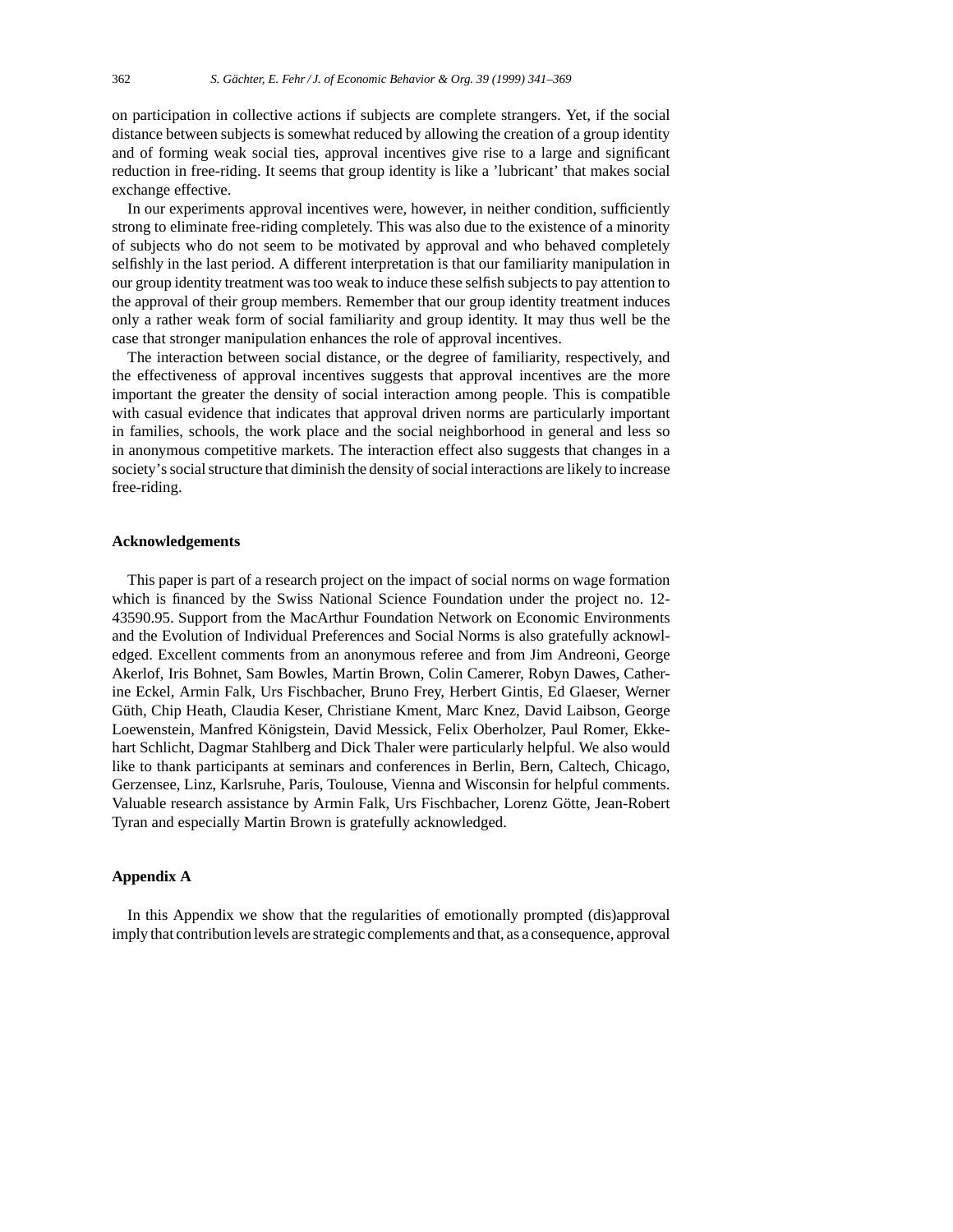incentives may well give rise to low- and high-contribution equilibria. Individual preferences

$$
U_i = \Pi_i + \sigma_i(g_i, g_{-i})
$$
  
=  $y - g_i + \alpha \Sigma_j g_j + \sigma_i(g_i, g_{-i}), \quad i = 1, 2, ..., n$  (A1)

where  $\Pi_i$  measures the pecuniary payoff and  $\sigma_i(g_i, g_{-i})$  measures the approval payoff.  $\Pi_i$ is given by Eq. (1) in the main text.  $\sigma_i$  is a continuous and bounded function of one's own contribution  $g_i$  and the (for simplicity) average contribution of the other group members  $g_{-i}$ . The approval regularities uncovered in Section 2 imply that (i) social (dis)approval  $\sigma_i$ increases in *g*i, (ii) decreases in the average contribution of the others *g*−i, and (iii) that (∂σi*/*∂*g*i) increases in *g*−i. To ensure that second−order conditions are met we assume that  $(\partial \sigma_i/\partial g_i)$  increases in  $g_i$ . The first-order conditions for an interior maximum with respect to  $g_i \in [0, y]$  is given by

$$
\frac{\partial \sigma_i}{\partial g_i} = 1 - \alpha \quad \text{for} \quad i = 1, 2, \dots, n \tag{A2}
$$

Eq. (A2) characterizes an equilibrium in which each individual chooses  $g_i$  such that the marginal approval gain  $\partial \sigma_i / \partial g_i$  equals the marginal pecuniary cost of contributing  $(1 - \alpha)$ . Since the strategy space for each player is compact and convex and since the utility function is bounded and strictly concave in  $g_i$  there exists at least one equilibrium (Friedman, 1986, Theorem 2.4). To show that contribution levels are strategic complements we differentiate Eq. (A2). This yields

$$
\left(\frac{\partial g}{\partial g_{-i}}\right) = -\frac{\left[\partial^2 \sigma_i / \partial g_i \partial g_{-i}\right]}{\left[\partial^2 \sigma_i / \partial g_i \partial g_i\right]} > 0\tag{A3}
$$

Due to strategic complementarity there may easily exist low- and high contribution equilibria for the same underlying preferences. Fig. 3 illustrates this possibility for the two-player case.  $g_1(g_2)$  and  $g_2(g_1)$  are the reaction functions of Players 1 and 2, respectively. In Fig. 3 there are three equilibria: A stable equilibrium at zero contributions, an unstable one at relatively low contribution levels, and a stable equilibrium at relatively high contribution levels for both players.

#### **Appendix B**

are given by

#### *B.1. Instructions*

*These instructions were originally written in German. Here we document the translation of the instructions used in our baseline, the Anonymity-treatment. The instructions used in our other treatment conditions were adapted accordingly (see the description of our treatment conditions in the text). Except the necessary changes in the instructions for a particular treatment, instructions were of course identical in all treatments.*

Your are now taking part in an economics experiment which is financed by the Swiss National Science Foundation. If you carefully read the following instructions you can earn — depending on your decisions during the experiment — a considerable amount of money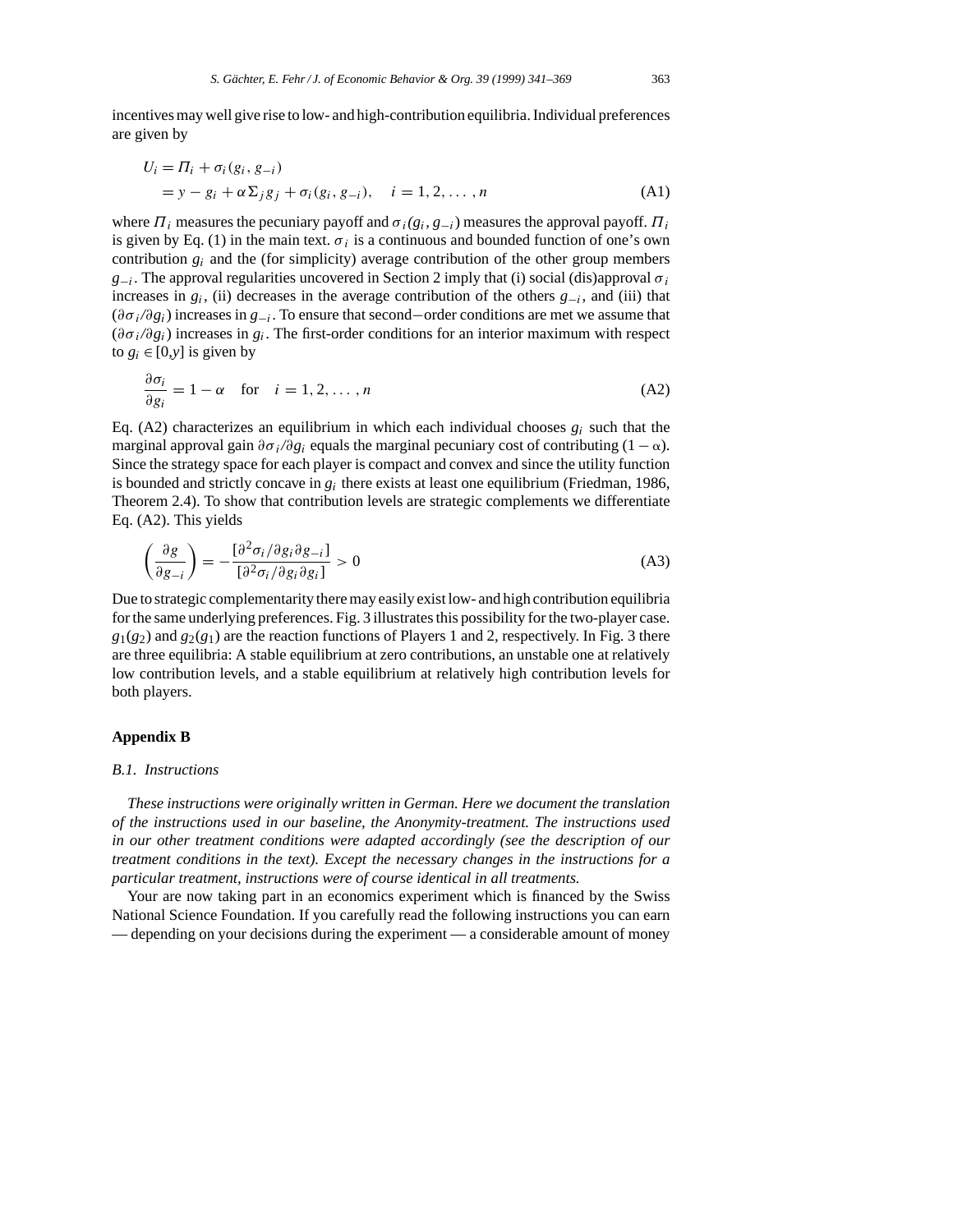

Fig. 3. Best response functions and equilibria with approval incentives in case of two players.

which will, together with the show-up fee of CHF 15.-, be paid out to you immediately after the experiment. It is very important to read these instructions very carefully.

During the experiment we do not talk of 'Francs,' but instead of 'points.' Your total income will first be calculated in points. At the end of the experiment the total amount of points you make during the experiment will be exchanged in Swiss Francs according to the following exchange rate:

# $1$  point =  $10$  Rappen

The experiment is divided into periods. In each period you have to make a decision which we ask you to fill in the documentation sheet distributed together with these instructions. In total, this experiment consists of 10 periods. During the 10 periods the group composition will be unchanged. **That is, in your group are the same people for 10 periods. You will never learn with whom you formed a group** [*this sentence was of course omitted in all other treatments and replaced by an appropriate statement for the respective treatment*].

In this experiment there are in total 24 participants who are divided into six groups with four subjects each. **Except us, that is the experimenters, nobody knows who is in which group.**

These instructions are for your private information only. **During the experiment, communication is strictly forbidden**. If you have questions, please ask us. If you are not going to follow this rule you will be excluded from the experiment and all payments.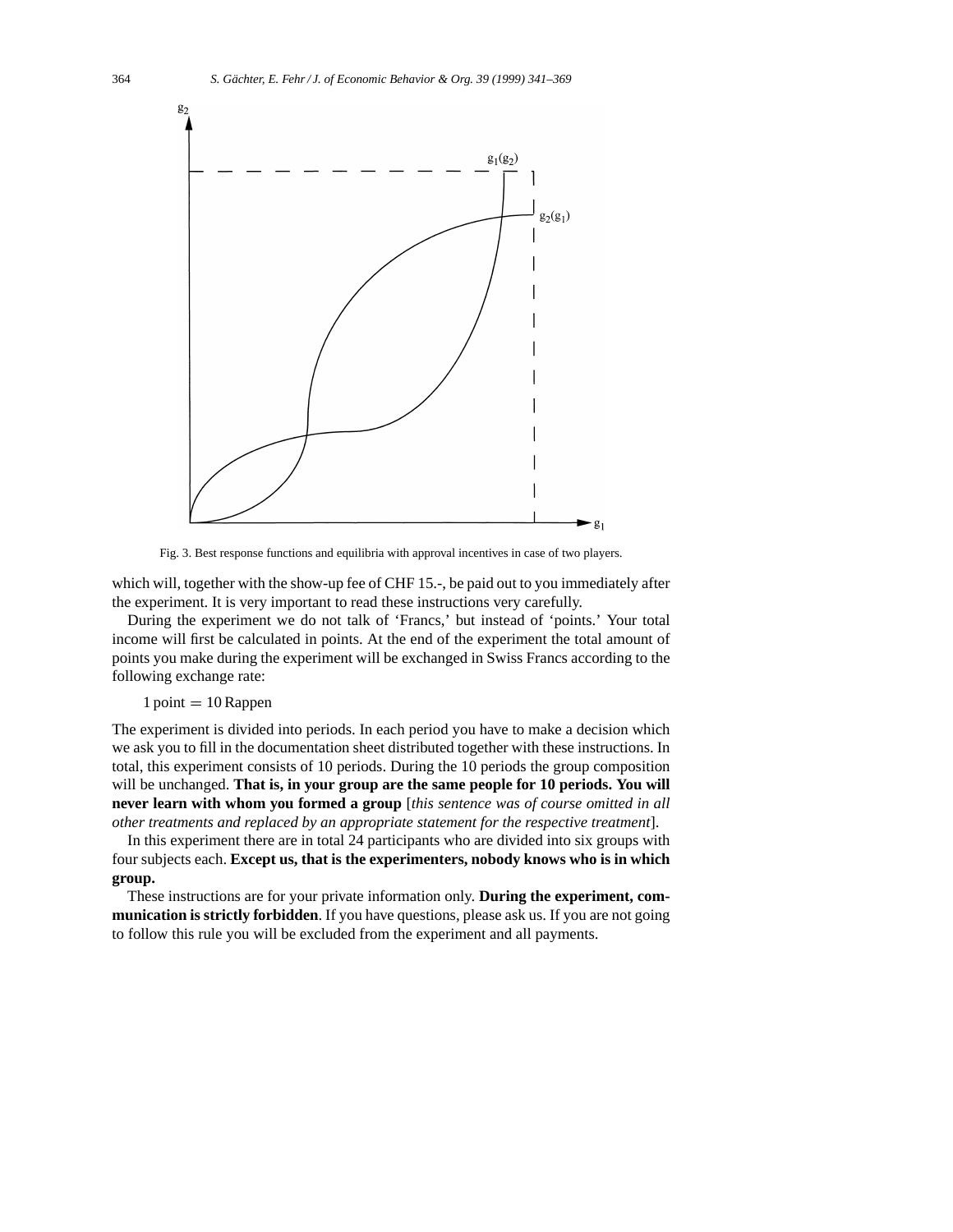#### *B.2. Detailed information about the experiment*

At the beginning of each period each participant is endowed with **20 tokens**. Your task is to decide how to spend your tokens. There are two possibilities:

- 1. Put your tokens into the **PROJECT** of your group.
- 2. Put your tokens into your **PRIVATE ACCOUNT**.

In making your decision, you have to take into account that you have to spend all 20 tokens you are endowed with in a respective period. Hence, in each period, the tokens you are putting into the project and your private account must sum up to 20.

When you made your decision in a period you have to fill it into your documentation sheet of the respective period. The amount you are putting into the project has to be filled **in column (b) of the decision sheet. The rest of the points must be filled in column (a)**.

**When** all participants made their decisions in a period, an experimenter collects everybody's contribution to their project. Then we will calculate for each of the six groups how large the **sum of contributions** to the project actually is. Then every participant will learn the total amount of tokens contributed to the project. The experimenter will inform you about this amount by inserting it in column (c) of your decision sheet. During the experiment no participant will learn how much the **individual** group members have contributed to the project. **Everybody will only be informed about the total sum of tokens contributed to the project.** Then each participant calculates her income in points for the respective period. This ends a period. In total there are ten periods.

How is your income in points

calculated in a period?

Your income in points in a period is calculated as follows: income in points from your private account in this period

- +income in points from the project in this period
- $=$  income in points in this period

At the beginning of each period — that is, before you make a decision about how to spend your endowment — there are **zero** tokens on both accounts.

Your income in points is **exactly** the amount of tokens you have put into your private account. For example, if you have put 20 tokens into your private account, your income in points from your private account is 20 points. If you have put in 6 tokens, your income from your private account is 6. Nobody except you has an income from your private account.

Your income from the project is calculated differently. It depends not only on your contribution to the project but also on the contributions of all other group members. Your income from the project is calculated according to the following formula:

| Your income in points from the project $=$       |  |
|--------------------------------------------------|--|
| sum of contributions to the project $\times$ 0.4 |  |

The other group members' income from the project is calculated in the same way. That is, every group member has the same income from the project.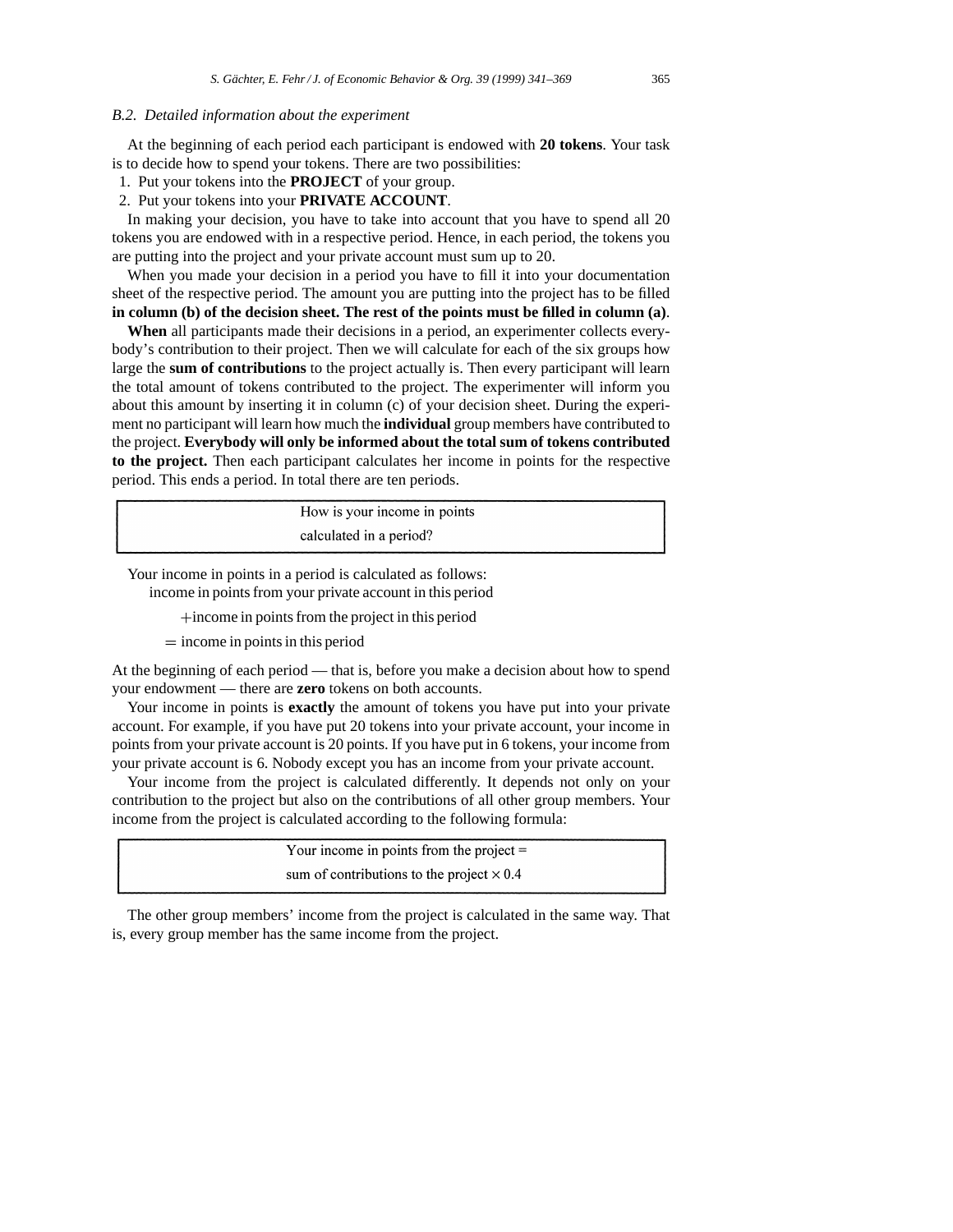If, for example, the sum of contributions of all group members to the project is 60 tokens, you and all your group members get an income from the project of  $60 \times 0.4 = 24$  points. If the four group members contributed in total 10 tokens to the project, you and all other group members get  $10 \times 0.4 = 4$  points as income from the project.

Every token you put on your private account earns you an income of 1 point. If you put instead one point of your endowment into the project, the sum of contributions to the project increases by 1 token, and your income from the project increases by  $1 \times 0.4 = 0.4$ points. However, the income of all group members has increased by 0.4 points, that is, the total income of your group increased by  $4 \times 0.4 = 1.6$  points. With your contribution to the project the other group members' income also increases. Conversely, you also profit from your group members' contributions to the project. Every token another group member puts into the project earns you  $1 \times 0.4 = 0.4$  points. You now have to calculate your income from the project and to insert it in column (e) of your decision sheet.

Here is an overview of your tasks in a period:

1. You make a decision about the allocation of 20 tokens. You have to insert your decision on your decision sheet (columns "private account" and "project").

1 token on the private account gives you an income of 1 point for you and zero for the other group members.

1 token to the project gives you and all your group members 0.4 points.

Your token allocation has to add up to 20 tokens!

After that an experimenter collects all decisions to calculate the sum of contributions to the project. Every participant then will be informed how many tokens actually are on her project.

2. You now have to calculate your income from the project and add it to your income from the private account. This gives you your current periods' income. Except for period 10, a new period starts now.

#### **Appendix C. Control questionnaire**

*All questions have to be answered. Missing answers exclude you from all payments. Wrong answers have no consequences. Please write always down the formula according to which you made your calculations. If you have questions, please ask us.*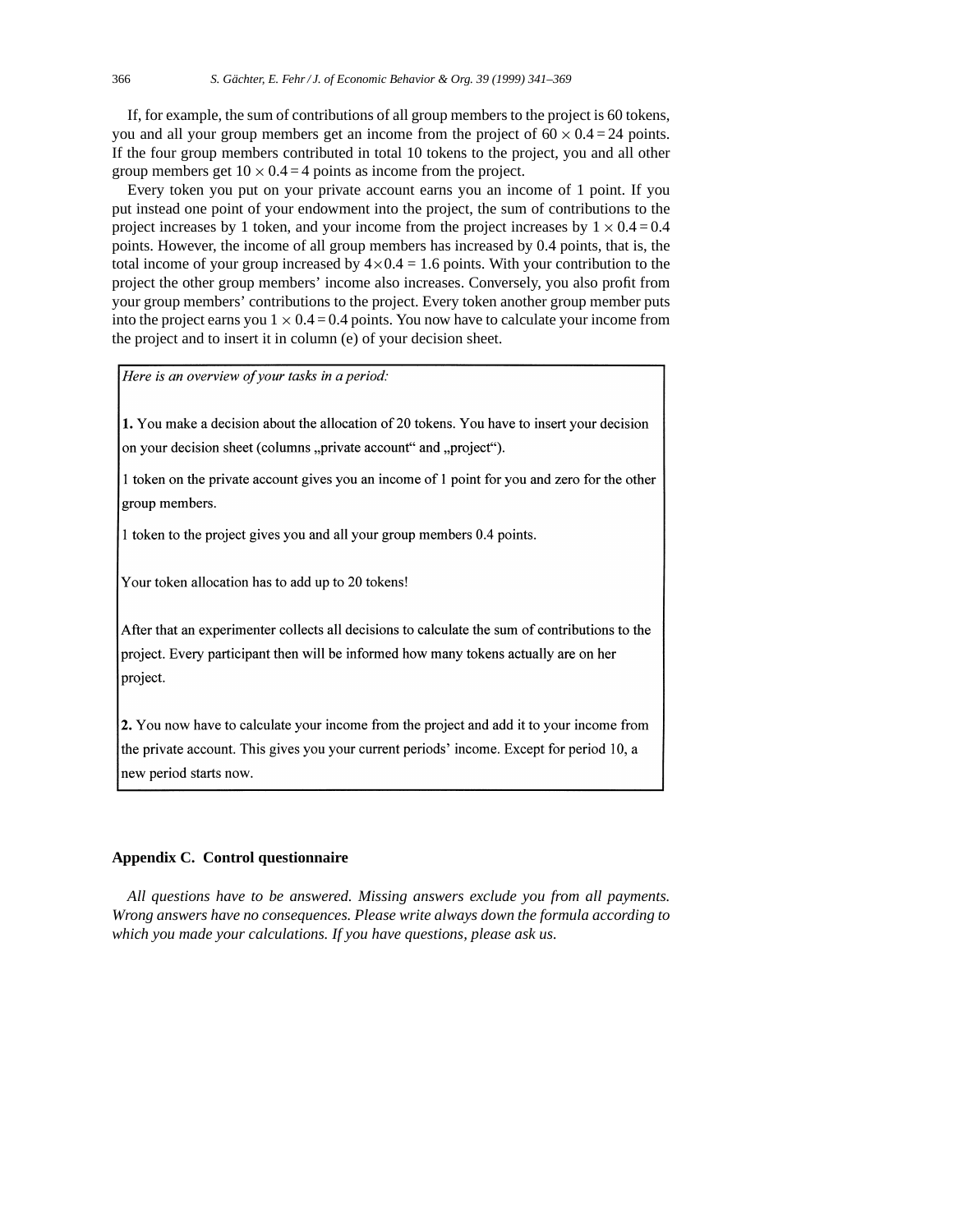- 1. Every group member has an endowment of 20 tokens. Nobody (including you) puts something into the project. What is
	- Your income in this period:
	- Your group members' income in this period?
- 2. Every group member has 20 token at his or her disposal. You put 20 tokens into your project. All of your group members do the same. What is
	- Your income in this period:
	- Your group members' income in this period?
- 3. Every group member has 20 tokens at his or her disposal. The other three group members together put 30 tokens into the project.

(a) What is your income this period if you put, in addition to the 30 tokens, another 0 tokens into the project?

• Your income in this period:

- (b) What is your income this period if you put, in addition to the 30 tokens, another 8 tokens into the project?
- Your income in this period:
- (c) What is your income this period if you put, in addition to the 30 tokens, another 15 tokens into the project?
- Your income in this period:
- 4. Each group member has an endowment of 20 tokens. You put 8 tokens into the project. (a) What is your period income if the other group members, in addition to your 8
	- tokens, together put another 7 tokens into the project?
	- Your income this period:
	- (b) What is your period income if the other group members, in addition to your 8 tokens, together put another 12 tokens into the project?
	- Your income this period:
	- (c) What is your period income if the other group members, in addition to your 8 tokens, together put another 22 tokens into the project?
	- Your income this period:

# **Participant No:**

# **Appendix D. Decision sheet**

| <b>DECISION SHEET</b> |                    |                                             |                |                                       |                                  |                               |  |  |
|-----------------------|--------------------|---------------------------------------------|----------------|---------------------------------------|----------------------------------|-------------------------------|--|--|
| period                | token<br>endowment | Your decision:<br>private<br>account<br>(a) | project<br>(b) | sum of<br>tokens to<br>project<br>(c) | income<br>from<br>project<br>(d) | period<br>income<br>$(a)+(d)$ |  |  |
| 10                    | 20<br>٠<br>20      |                                             |                |                                       |                                  |                               |  |  |

10 periods in total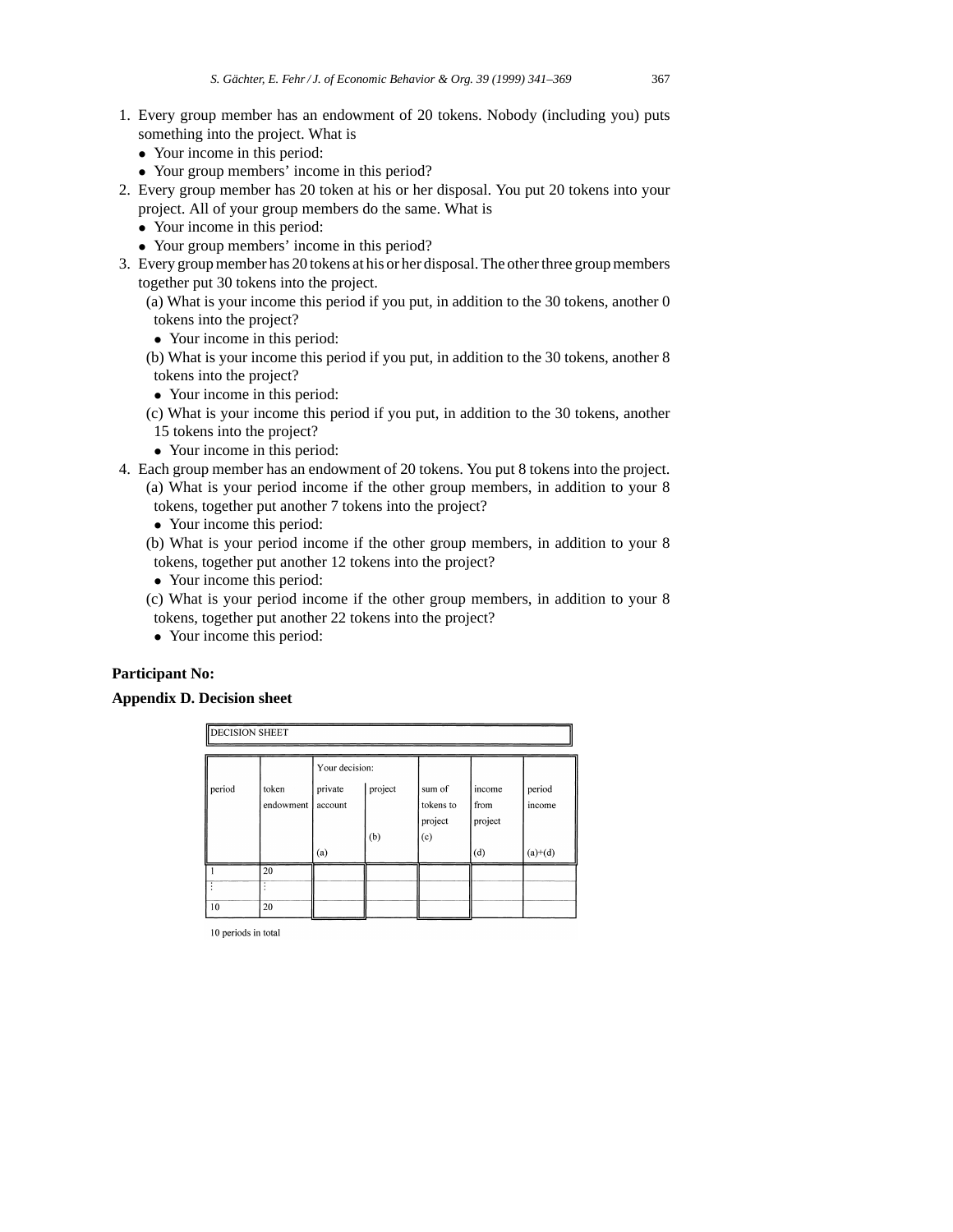#### **References**

- Adler, W., 1995. Land of Opportunity: One Family's Quest for the American Dream in the Age of Crack, Atlantic Monthly Press, New York.
- Akerlof, G., 1980. A Theory of social custom, of which unemployment may be one consequence. Quarterly Journal of Economics 94, 749–775.
- Andreoni, J., 1988. Why free ride? Strategies and learning in public goods experiments. Journal of Public Economics 37, 291–304.
- Axelrod, R., 1984. The Evolution of Cooperation. Penguin Books.
- Barron, J.K.P., Gjerde, K.P., 1997. Peer Pressure in an agency relationship. Journal of Labor Economics 15, 235–254.
- Bixenstine, E., Levitt, C., Wilson, K., 1966. Collaboration among six persons in a prisoner's dilemma game. Journal of Conflict Resolution X, 488–496.

Blau, P., 1964. Exchange and Power in Social Life. Transaction Publishers, New Brunswick.

- Bohnet, I., Frey, B., 1999. The sound of silence in prisoner's dilemma and dictator games. Journal of Economic Behavior and Organization 38, 43–57.
- Booth, A., 1985. The free rider problem and a social custom model of trade union membership. Quarterly Journal of Economics 100, 253–261.
- Brown-Kruse, J., Hummels, D., 1993. Gender effects in laboratory public goods contribution. Do individuals put their money where their mouth is?. Journal of Economic Behavior and Organization 22, 255–267.
- Burlando, R., Hey, J., 1997. Do Anglo-Saxons free-ride more? Journal of Public Economics 64, 41–60.
- Croson, R., 1996. Partners and strangers revisited. Economics Letters 53, 25–32.
- Dawes, R.M., 1980. Social dilemmas. Annual Review of Psychology 31, 169–193.
- Dawes, R., Thaler, R., 1988. Cooperation. Journal of Economic Perspectives 2, 187–197.
- Dawes, R.M., van de Kragt, A.J.C., Orbell, J.M., 1988. Not me or thee, but we: The importance of group identity in eliciting cooperation in dilemma situations — Experimental manipulations. Acta Psychologica 68, 83–97.
- de Mandeville, B., 1714. The Fable of the Bees, F. B. Kay, (Ed.), Oxford University Press, Oxford, 1924, originally published 1714.
- Fox, J., Guyer, M., 1978. 'Public' choice and cooperation in *n*-person prisoner's dilemma. Journal of Conflict Resolution 22, 469–481.
- Francis, H., 1985. The law, oral tradition and the mining community. Journal of Law and Society 12, 2267–2271.
- Frank, R., 1985. Choosing the Right Pond—Human Behavior and the Quest for Status, Oxford University Press, Oxford.
- Friedman, J., 1986. Game Theory with Applications to Economics. Oxford University Press, Oxford.
- Fudenberg, D., Maskin, E., 1986. The folk theorem in repeated games with discounting or with incomplete information. Econometrica 54, 533–556.
- Glaeser, E., Sacerdote, B., Scheinkman, J., 1996. Crime and social interactions, Quarterly Journal of Economics CXI 507–548.
- Harsanyi, J., 1969. Rational choice models of behavior versus functionalist and conformist theories. World Politics 22, 513–538.
- Hessing, D.J., Elffers, H., Robben, H.S.J., Webley, P., 1993. Needy or greedy? The social psychology of individuals who fraudulently claim unemployment benefits. Journal of Applied Social Psychology 23, 226–243.
- Holländer, H., 1990. A Social exchange approach to voluntary cooperation. American Economic Review 80, 1157–1167.
- Holt, C., 1995. Industrial organization: A survey of laboratory research. In: Kagel, J., Roth, A., (Eds.), Handbook of Experimental Economics, Princeton University Press, Princeton, NJ.
- Homans, G.C., 1961. Social Behavior: Its Elementary Forms, Harcourt, Brace & World, New York.
- Isaac, M., Walker, J., 1988. Group size effects in public goods provision: The voluntary contributions mechanism. Quarterly Journal of Economics 103, 179–199.
- Jankowski, M., 1991. Islands in the Street: Gangs and American Urban Society, University of California Press, Berkeley CA.
- Jerdee, T., Rosen, B., 1974. Effects of opportunity to communicate and visibility of individual decisions on behavior in the common interest. Journal of Applied Psychology 59, 712–716.
- Kandel, E., Lazear, E., 1992. Peer pressure and partnerships. Journal of Political Economy 100, 801–817.